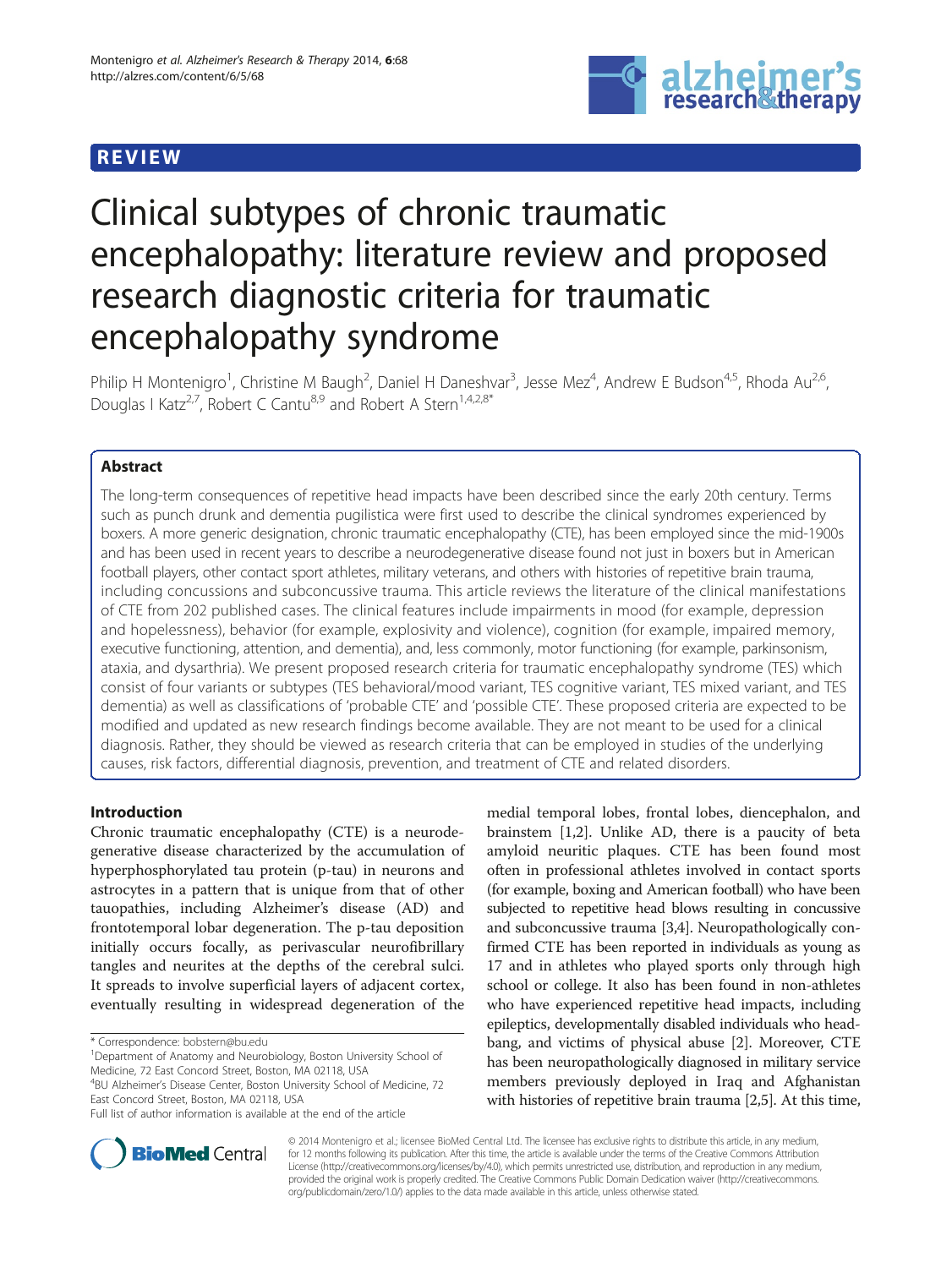it is not completely clear whether all cases of neuropathologically confirmed CTE would demonstrate a progressive course if they lived long enough.

All cases of neuropathologically confirmed CTE reported to date have had a history of repetitive head impacts, although there has been some suggestion that a single traumatic brain injury (TBI) may also lead to the neuropathological changes of CTE [\[6\]](#page-15-0). Although head impacts appear to be necessary for the initiation of the pathogenetic cascade that eventually leads to neurodegeneration, the history of head impacts is not sufficient and additional risk factors (including genetic susceptibility markers) remain unknown. The incidence and prevalence of CTE are also unknown, although the number potentially affected could be quite large. Every year, between 1.6 and 3.8 million individuals in the US experience a sports-related concussion [\[7\]](#page-15-0), and the number of youth sports-related concussions has grown in recent years [\[8\]](#page-15-0). The incidence of repetitive subconcussive blows (that is, hits to the head that produce enough force to hamper neuronal integrity but that do not result in clinical concussion symptoms) is much greater [\[9\]](#page-15-0). For example, a study by Broglio and colleagues [[10](#page-15-0)] found that, per season, high school football players receive an average of 652 head blows that exceed 15 g of force. With over 1 million high school students playing American football each year and with the size and speed of football players increasing [\[11\]](#page-15-0), the public health impact of CTE may be quite significant in future years.

In vivo diagnosis of CTE is needed to conduct research on risk factors and epidemiology and to perform clinical trials for prevention and treatment. Sensitive and specific biomarkers for CTE are being developed and include structural and neurochemical imaging techniques and positron emission tomography (PET) with new ligands that selectively bind to p-tau [[4,12,13](#page-15-0)]. These approaches hold promise to detect underlying neuropathological changes of CTE. However, the clinical features directly associated with these changes have only recently been described and have been based on retrospective reports of family members of deceased individuals who received a neuropathological diagnosis of CTE [[2,14](#page-15-0)].

In a recent article from our group [[14\]](#page-15-0), we examined the clinical presentation of 36 adult males selected from all cases of neuropathologically confirmed CTE at the Boston University Center for the Study of Traumatic Encephalopathy Brain Bank. The cases were all athletes, had no comorbid neurodegenerative or motor neuron disease, and had family member informants who provided retrospective reports of history and clinical features. The semi-structured 'psychological autopsies' were conducted blind to the subjects' neuropathological findings. Three of the 36 subjects were asymptomatic. In the remaining 33 symptomatic subjects, a triad of cognitive, behavioral, and mood impairments was found, and cognitive changes were

reported for almost all subjects at some time in the course of disease. However, two relatively distinct clinical presentations emerged: one group had initial features involving behavior (that is, explosivity, physical and verbal violence, being 'out of control', and impulsivity) or mood (that is, depression and hopelessness) or both  $(n = 22)$ , and another group had initial features involving cognition (that is, episodic memory impairment, executive dysfunction, poor attention, and concentration)  $(n = 11)$ . Symptom onset for the 'behavior/mood group' occurred at a significantly younger age than for the 'cognition group'. Most subjects in the behavior/mood group eventually developed cognitive difficulties, although significantly fewer subjects in the cognition group eventually demonstrated behavioral and mood changes. Significantly more subjects in the cognition group developed dementia than those in the behavior/mood group. Less than one third of the sample had reported motor features, including parkinsonism.

Although the study by Stern and colleagues [\[14\]](#page-15-0) involved the largest case series to date of neuropathologically confirmed cases of CTE without comorbid conditions and with clinical histories, the sample size was small and the generalizability of the findings was hampered by the potential bias of a sample composed of former athletes whose family members agreed to their brain donation. This limitation notwithstanding, the finding of two possible clinical subtypes of CTE was consistent with previous literature. In the present article, we provide a review of the world's literature on the clinical features exhibited by athletes with histories of repetitive head impacts. After the literature review, we provide proposed research diagnostic criteria for 'traumatic encephalopathy syndrome' (TES), derived from this literature review and from our own research into the clinical presentation of CTE [\[1,2,14\]](#page-15-0). As described below, these criteria are meant to initially characterize what is known to date and provide a foundation for developing more precise clinical criteria informed by ongoing and future research and clinical review.

## Historical terms for chronic traumatic encephalopathy

In his seminal 1928 article in the Journal of the American Medical Association, Martland [[15](#page-15-0)] used the term 'punch drunk' to describe boxers suffering from symptoms he believed to be related to the repetitive blows they received in the ring. Since that time, various terms have been used to describe the clinical syndrome associated with repetitive head impacts, predominantly in studies of boxers. In 1934, Parker [[16](#page-15-0)] published an article in which he referred to the 'traumatic encephalopathy of pugilists'. In 1937, Millspaugh [\[17\]](#page-15-0) first used the term 'dementia pugilistica', which is still used by clinicians and researchers. Other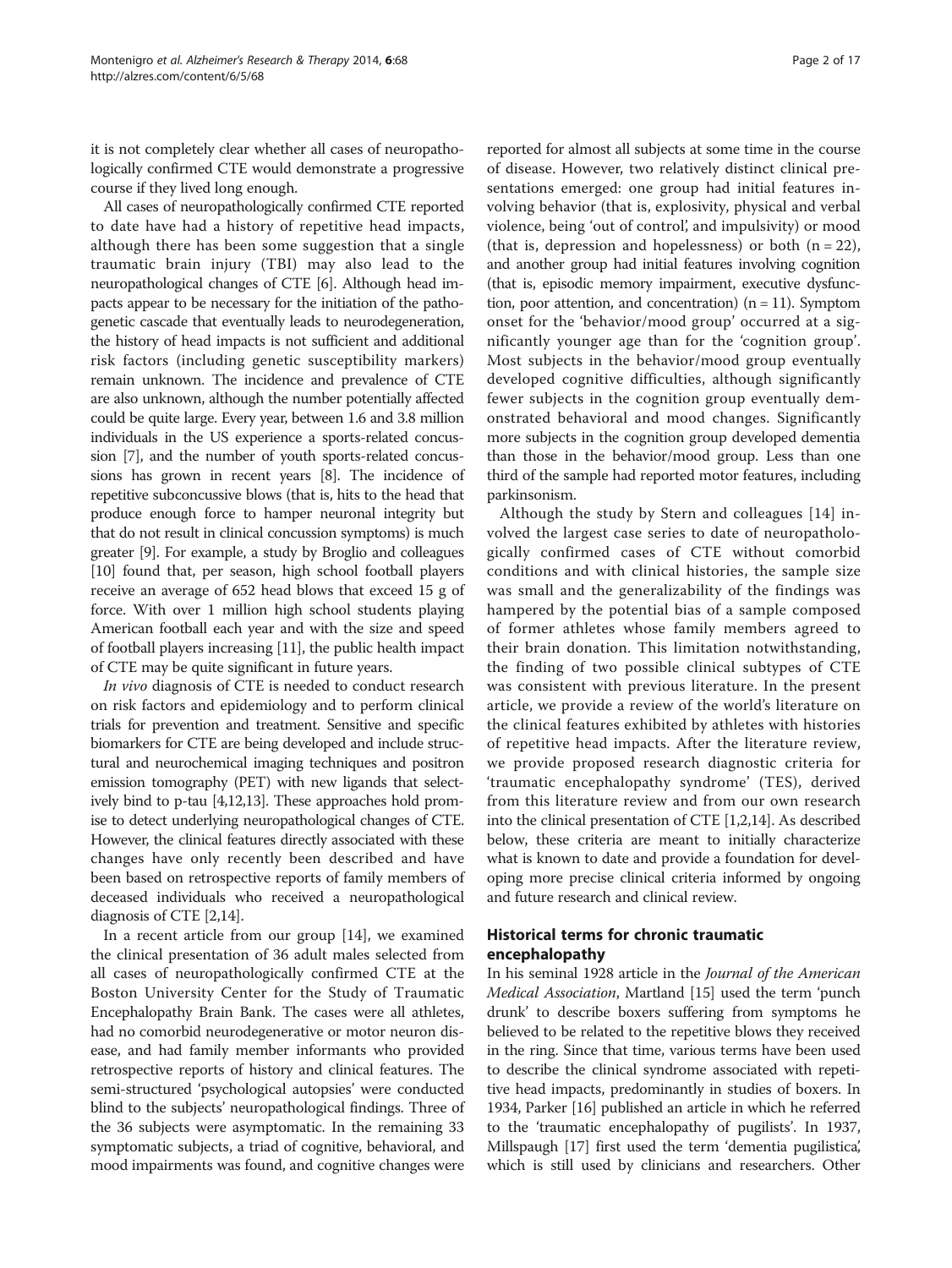terms coined through the decades include 'traumatic encephalitis' [\[18\]](#page-15-0),'cumulative encephalopathy of the boxer' [[19](#page-15-0)], 'psychopathic deterioration of pugilists' [\[20\]](#page-15-0), 'chronic boxer's encephalopathy' [\[21\]](#page-15-0), and 'traumatic boxer's encephalopathy' [[22](#page-15-0)]. In 1949, Critchley first used the designation 'chronic traumatic encephalopathy' [\[23\]](#page-15-0), or CTE, but later modified it to 'chronic progressive traumatic encephalopathy' [[24](#page-15-0)] because several cases apparently progressed from an early mild state to severe dementia [[23](#page-15-0)-[25\]](#page-16-0). Johnson [\[26\]](#page-16-0) suggested that the latter term erroneously implies that progression is inevitable. In his case series, little to no deterioration is reported in half of the cases followed for 5 years. In recent reviews of the literature, Victoroff (alone [[27](#page-16-0)] and with Baron [[28](#page-16-0)]) suggested using the more general and inclusive term 'traumatic encephalopathy'.

In 2005, Omalu and colleagues [[29\]](#page-16-0) described the first case of neuropathologically confirmed CTE in an American football player. Since that time, there has been increasing public attention to this disease, and reports of CTE in deceased football players, including several well-known athletes, have prompted a tremendous focus on what is commonly referred to as football's 'concussion crisis'. The scientific community also has become dramatically more aware of CTE since it was discovered in American football players. For example, a PubMed search using the terms 'chronic traumatic encephalopathy', 'traumatic encephalopathy', 'dementia pugilistica', or 'punch drunk' resulted in 14 publications in the 5-year period ending in December 2001 compared with 116 publications in the 5-year period ending in December 2013.

## Early concepts regarding subtypes

In a 1950 editorial in the British Medical Journal, Jokl [[30\]](#page-16-0) stressed that CTE was not a single syndrome but rather two kinds of chronic impairment, with either predominant 'behavioral-psychopathic or neurologicalpsychiatric' features. He described the behavioralpsychopathic subtype as involving 'viciousness', 'murder committed from jealousy', and delinquency. In contrast, he described the neurological-psychiatric subtype as involving cognitive deficits, dementia, and motor impairment [\[30-32\]](#page-16-0). Grahmann and Ule [[33](#page-16-0)] (1957) described three general subtypes: (1) a progressive dementia that typically involved cognitive impairment and developed following a latency from the time of boxing retirement, (2) a stable neurological presentation temporally and etiologically related to the head impacts and not representative of a progressive disease, and (3) a paranoid and psychotic subtype absent of cognitive changes. Critchley [[23](#page-15-0)] maintained that there were three commonly recurring presentations of CTE that resembled, but could be distinguished from, (1) neurosyphilis (for example, psychopathy, altered personality, and later dementia), (2) multiple sclerosis

(for example, scanning speech, tremor, and progressive cognitive decline), and (3) frontal lobe tumor (for example, executive impairments, headache, and eye ache). He later added a fourth presentation: striatal parkinsonian (for example, masked facial features and tremor) [[24](#page-15-0)]. In a study of 17 retired boxers, Johnson [\[26](#page-16-0)] described four different 'organic psychosyndromes': cognitive problems with progressive dementia, behavioral issues related to 'morbid jealousy', behavioral issues related to rage and personality disorders, and mood and behavioral disturbance related to persistent psychosis.

## Literature search methods

To examine previous literature describing the clinical presentation of CTE associated with exposure to head impacts through sports participation, we conducted a literature search using PubMed, PubMed Central, and Medline databases. Search terms included 'chronic traumatic encephalopathy, 'punch drunk,' traumatic encephalopathy,' 'dementia pugilistica,' 'chronic boxer's encephalopathy,' 'chronic progressive traumatic encephalopathy,' 'psychopathic deterioration of pugilists', and 'repetitive brain injury'. In addition, bibliographies of recent literature reviews were cross-referenced [[1,](#page-15-0)[27,34](#page-16-0)-[39\]](#page-16-0). It should be noted that most online databases are limited to articles published since the 1950s. Because essential work in this field began in 1928, archival research was carried out by hand, and international works were obtained with assistance from the Boston University Medical Library Interlibrary Loan Department. Materials retained included articles, reviews, dissertations, society transactions, association reports, and book chapters. To be reasonably confident about the diagnoses used, several criteria were used to determine inclusion in this review: (1) only case series, and not individual case reports, were included; (2) adequate information must be provided in the report to allow classification of cases as confirmed CTE, probable CTE, or possible CTE by using Jordan's criteria [\[35,40,41](#page-16-0)]; and (3) only cases involving athletes were included.

#### Results of literature review

Following the exclusion of articles and cases that did not meet the above criteria, the literature review resulted in 202 cases from 20 published case series, four books, and one medical dissertation. The cases are summarized in Table [1](#page-3-0) [\[2,16,22](#page-15-0)-[26,29](#page-16-0),[31](#page-16-0)-[33,42-54](#page-16-0)]. Nineteen cases were published before 1950, 29 cases were published in the 1950s, 49 were published in the 1960s, 13 were published in the 1970s, four were published in the 1980s, 19 were published in the 1990s, and 69 were published since 2000. Using Jordan's criteria [\[35\]](#page-16-0), we approximated that 29 would have possible CTE, 90 would have probable CTE, and 83 would have definite CTE. Of the entire sample, 141 were boxers, 54 were American football players, five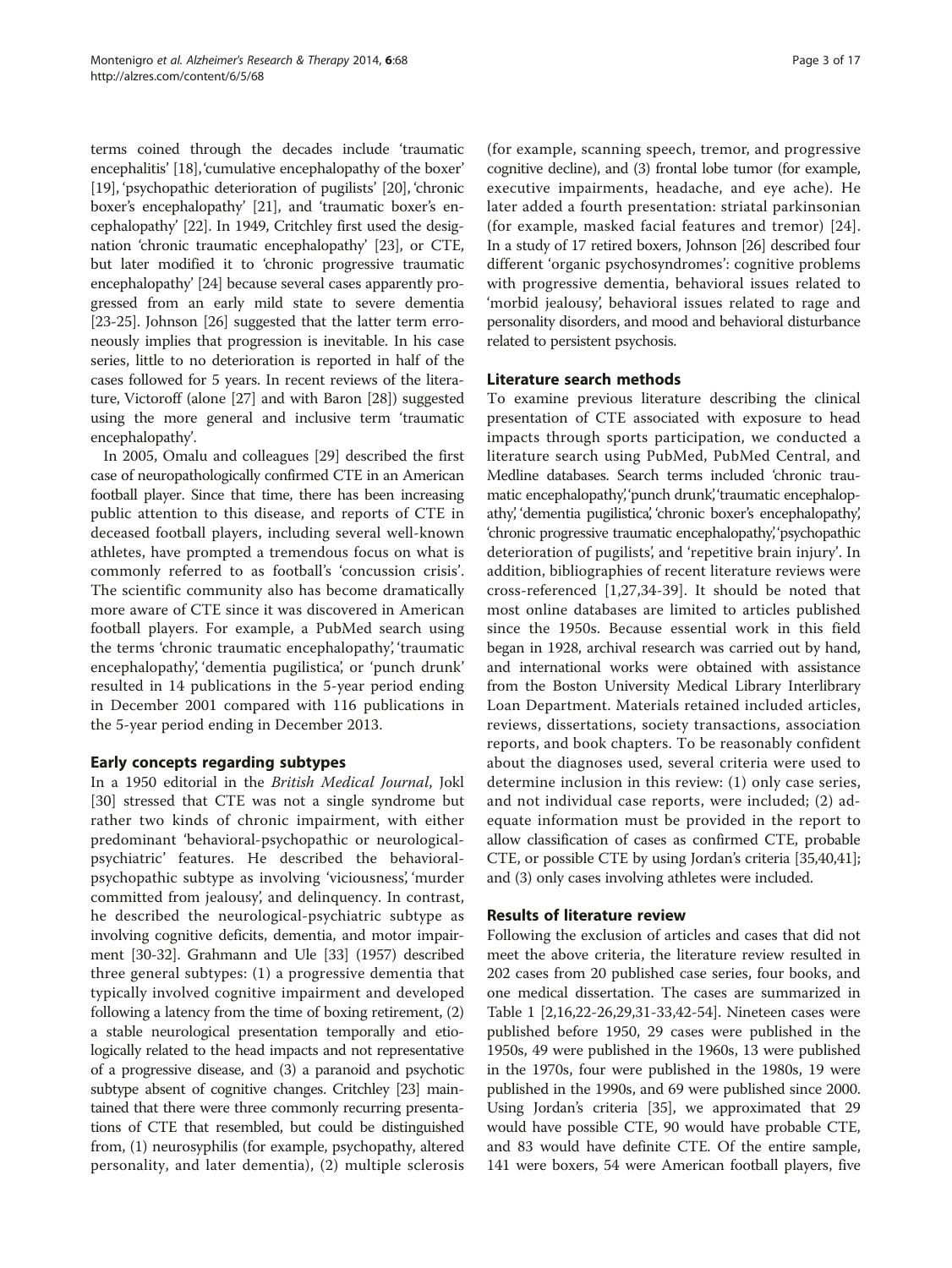| Study                     | Sample             | <b>Clinical features</b> |                  |                              |                 |  |
|---------------------------|--------------------|--------------------------|------------------|------------------------------|-----------------|--|
|                           |                    | <b>Behavioral</b>        | Mood             | Cognition                    | Motor           |  |
|                           | (total $n = 202$ ) |                          |                  |                              |                 |  |
| Parker [16] (1934)        | Boxers $(n = 3)$   | Social                   | Anxiety          | Reduced intelligence         | Ataxia          |  |
|                           |                    | inappropriateness        | Labile emotions  | Memory impairment            | Clonus          |  |
|                           |                    | Childish behavior        | Fatigue          | Impaired attention           | Dragging gait   |  |
|                           |                    |                          |                  | Visuospatial difficulties    | Dysarthria      |  |
|                           |                    |                          |                  |                              | Muscle weakness |  |
|                           |                    |                          |                  |                              | Spasticity      |  |
|                           |                    |                          |                  |                              | Tremor          |  |
| Herzog [42] (1938)        | Boxers $(n = 7)$   | <b>Boastfulness</b>      | Apathy           | General cognitive impairment | Dysarthria      |  |
|                           |                    | Personality changes      | Flat affect      | Memory difficulties          | Masked facies   |  |
|                           |                    | Impulsiveness            |                  | Perseveration                | Shuffling gait  |  |
|                           |                    | Loss of control          |                  | Language difficulties        | Truncal ataxia  |  |
|                           |                    |                          |                  | Alogia<br>Dementia           |                 |  |
| Knoll et al. [43] (1938)  | Boxers $(n = 3)$   | Personality changes      | Apathy           | General cognitive impairment | Ataxia          |  |
|                           |                    |                          | Flat affect      | Memory impairment            | Dysarthria      |  |
|                           |                    |                          | Loss of interest | Visuospatial difficulties    | Masked facies   |  |
|                           |                    |                          | Prolix           | Alogia                       |                 |  |
|                           |                    |                          |                  | Dementia                     |                 |  |
| Jokl [31] (1941) and Jokl | Boxers $(n = 3)$   | <b>Boastfulness</b>      | Apathy           | Reduced intelligence         | Ataxia          |  |
| and Guttmann [32] (1933)  |                    | Childish behavior        | Depression       | Executive dysfunction        | Dysarthria      |  |
|                           |                    | Paranoid delusions       | Euphoria         | Memory impairment            | Masked facies   |  |
|                           |                    | Personality changes      | Fatigue          | Impaired attention           | Muscle weakness |  |
|                           |                    | Physical violence        | Flat affect      | Altered concentration        | Shuffling gait  |  |
|                           |                    | Psychosis                | Insomnia         | Language difficulties        | Tremor          |  |
|                           |                    | Short fuse               | Irritability     | Dysgraphia                   | Unsteady gait   |  |
|                           |                    | Explosivity              | Labile emotions  | Visuospatial difficulties    |                 |  |
|                           |                    | Social inappropriateness | Loss of interest |                              |                 |  |
|                           |                    | Verbal violence          | Mania            |                              |                 |  |
|                           |                    |                          | Mood swings      |                              |                 |  |
| Schwarz [44] (1953)       | Boxers $(n = 3)$   | Personality changes      | Fearfulness      | Memory impairment            | Ataxia          |  |
|                           |                    | Short fuse               | Irritability     | Altered concentration        | Dysarthria      |  |
|                           |                    | Explosivity              | Labile emotions  | Language difficulties        | Masked facies   |  |
|                           |                    |                          |                  |                              | Muscle weakness |  |
|                           |                    |                          |                  |                              | Stamping gait   |  |
|                           |                    |                          |                  |                              | Tremor          |  |
|                           |                    |                          |                  |                              | Unsteady Gait   |  |
| Soeder and                | Boxers $(n = 5)$   | <b>Boastfulness</b>      | Apathy           | General cognitive impairment | Clonus          |  |
| Arndt [45] (1954)         |                    | Disinhibited behavior    | Depressed mood   | Executive dysfunction        | Dysarthria      |  |
|                           |                    | Inappropriate speech     | Euphoria         | Memory impairment            | Masked facies   |  |
|                           |                    | Paranoia                 | Fatigue          | Impaired attention           | Rolling gait    |  |
|                           |                    | Personality changes      | Flat affect      | Altered concentration        | Tremor          |  |
|                           |                    | Physical violence        | Insomnia         | Language difficulties        | Truncal ataxia  |  |
|                           |                    |                          |                  |                              |                 |  |

# <span id="page-3-0"></span>Table 1 Summary of published cases describing the clinical features of chronic traumatic encephalopathy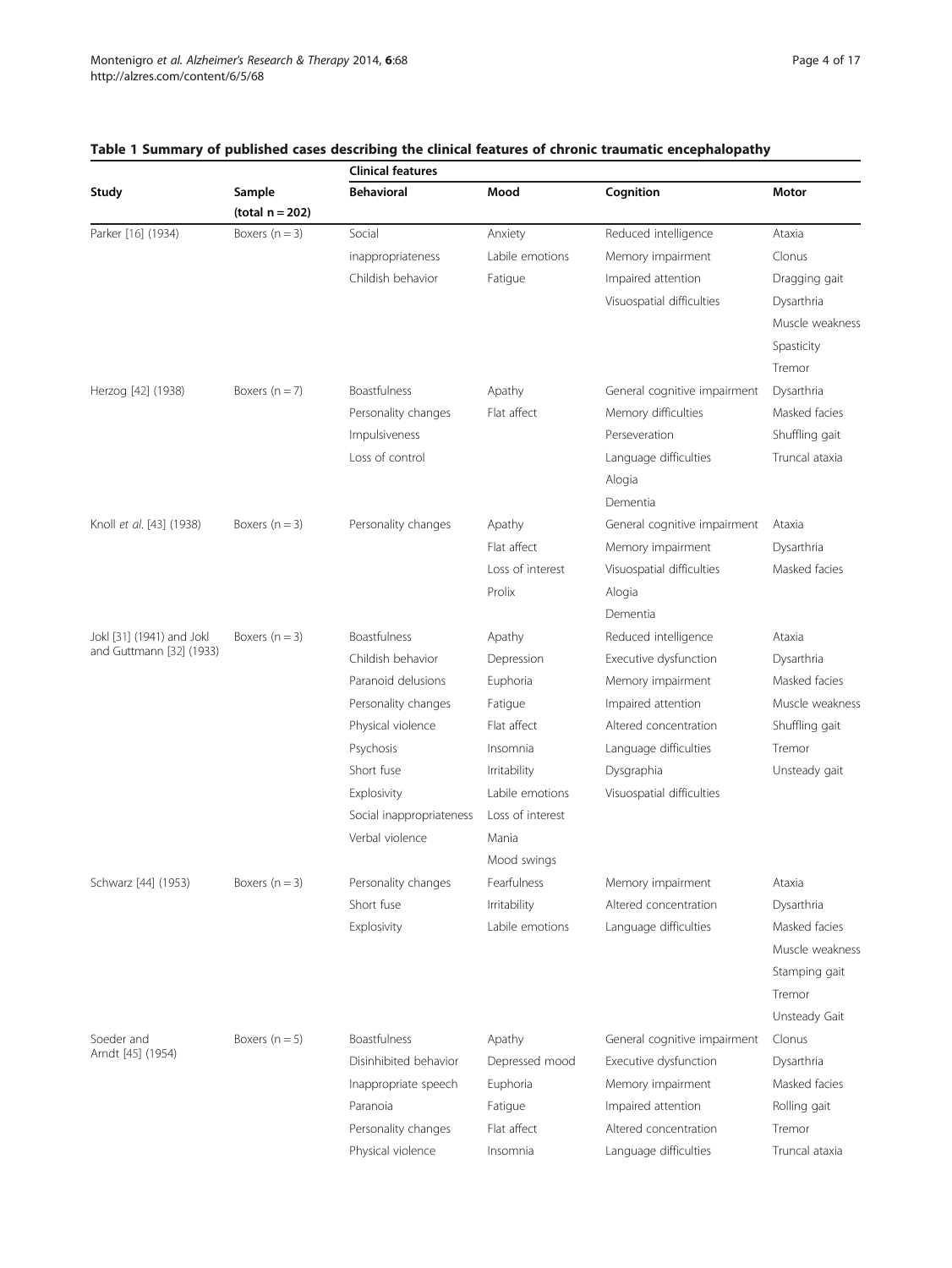# Table 1 Summary of published cases describing the clinical features of chronic traumatic encephalopathy (Continued)

|                      |                   | Psychosis                | Mania             | Alogia                       | Unsteady gait   |
|----------------------|-------------------|--------------------------|-------------------|------------------------------|-----------------|
|                      |                   | Short fuse               | Mood swings       |                              |                 |
|                      |                   | Explosivity              | Prolix            |                              |                 |
|                      |                   | Social inappropriateness |                   |                              |                 |
| Grahmann and         | Boxers $(n = 4)$  | Childish behavior        | Apathy            | General cognitive impairment | Dysarthria      |
| Ule [33] (1957)      | Confirmed CTE (1) | Disinhibited behavior    | Depressed         | Executive dysfunction        | Swaying gait    |
|                      |                   | Disinhibited speech      | Euphoria          | Memory impairment            | Masked facies   |
|                      |                   | Impulsivity              | Labile emotions   | Impaired attention           |                 |
|                      |                   | Loss of control          | Fatigue           | Altered concentration        |                 |
|                      |                   | Physical violence        | Flat affect       | Dementia                     |                 |
|                      |                   | Personality changes      | Irritable         |                              |                 |
|                      |                   | Short fuse               | Mood swings       |                              |                 |
|                      |                   | Explosivity              | Prolix            |                              |                 |
|                      |                   | Social inappropriateness |                   |                              |                 |
| Muller [46] (1958)   | Boxers $(n = 3)$  | Social isolation         | Fatigue           | General cognitive impairment | Dysarthria      |
|                      |                   | Personality changes      | Irritability      | Executive dysfunction        | Unsteady gait   |
|                      |                   | Lack of insight          |                   | Impaired attention           | Spastic gait    |
|                      |                   |                          |                   | Memory impairment            |                 |
|                      |                   |                          |                   | Altered concentration        |                 |
|                      |                   |                          |                   | Dementia                     |                 |
| Spillane [47] (1962) | Boxers $(n = 5)$  | Childish behavior        | Anxiety           | General cognitive impairment | Ataxia          |
|                      |                   | Disinhibited behavior    | Depressed mood    | Reduced intelligence         | Dysarthria      |
|                      |                   | Impulsivity              | Euphoria          | Memory impairment            | Dragging gait   |
|                      |                   |                          | Mania             | Visuospatial difficulties    | Muscle weakness |
|                      |                   |                          | Payne mood swings | Dysgraphia                   | Tremor          |
|                      |                   |                          |                   | Lack of insight              | Unsteady gait   |
|                      |                   |                          |                   | Dementia                     |                 |
| Mawdsley and         | Boxers $(n = 10)$ | Impulsivity              | Apathy            | General cognitive impairment | Ataxia          |
| Ferguson [22] (1963) |                   | Loss of control          | Depression        | Reduced intelligence         | Dysarthria      |
|                      |                   | Physical violence        | Insomnia          | Memory impairment            | Dragging gait   |
|                      |                   | Psychosis                | Irritability      | Language difficulties        | Masked facies   |
|                      |                   | Paranoid delusions       |                   | Dysgraphia                   | Muscle weakness |
|                      |                   | Personality changes      |                   | Dementia                     | Tremor          |
|                      |                   | Short fuse               |                   |                              | Unsteady gait   |
|                      |                   | Explosivity              |                   |                              |                 |
|                      |                   | Social inappropriateness |                   |                              |                 |
|                      |                   | Verbal violence          |                   |                              |                 |
| Critchley [23-25]    | Boxers $(n = 17)$ | Disinhibited speech      | Depressed         | General cognitive impairment | Ataxia          |
| (1949, 1957, 1964)   |                   | Disinhibited behavior    | Labile emotions   | Reduced intelligence         | Clumsy          |
|                      |                   | Impulsivity              | Euphoria          | Memory impairment            | Dysarthria      |
|                      |                   | Lack of insight          | Insomnia          | Impaired attention           | Masked facies   |
|                      |                   | Physical violence        | Irritable         | Altered concentration        | Muscle weakness |
|                      |                   | Personality changes      | Loss of interest  | Visuospatial difficulties    | Tremor          |
|                      |                   | Social inappropriateness | Fatigue           | Dementia                     | Unsteady gait   |
|                      |                   | Short fuse               |                   |                              |                 |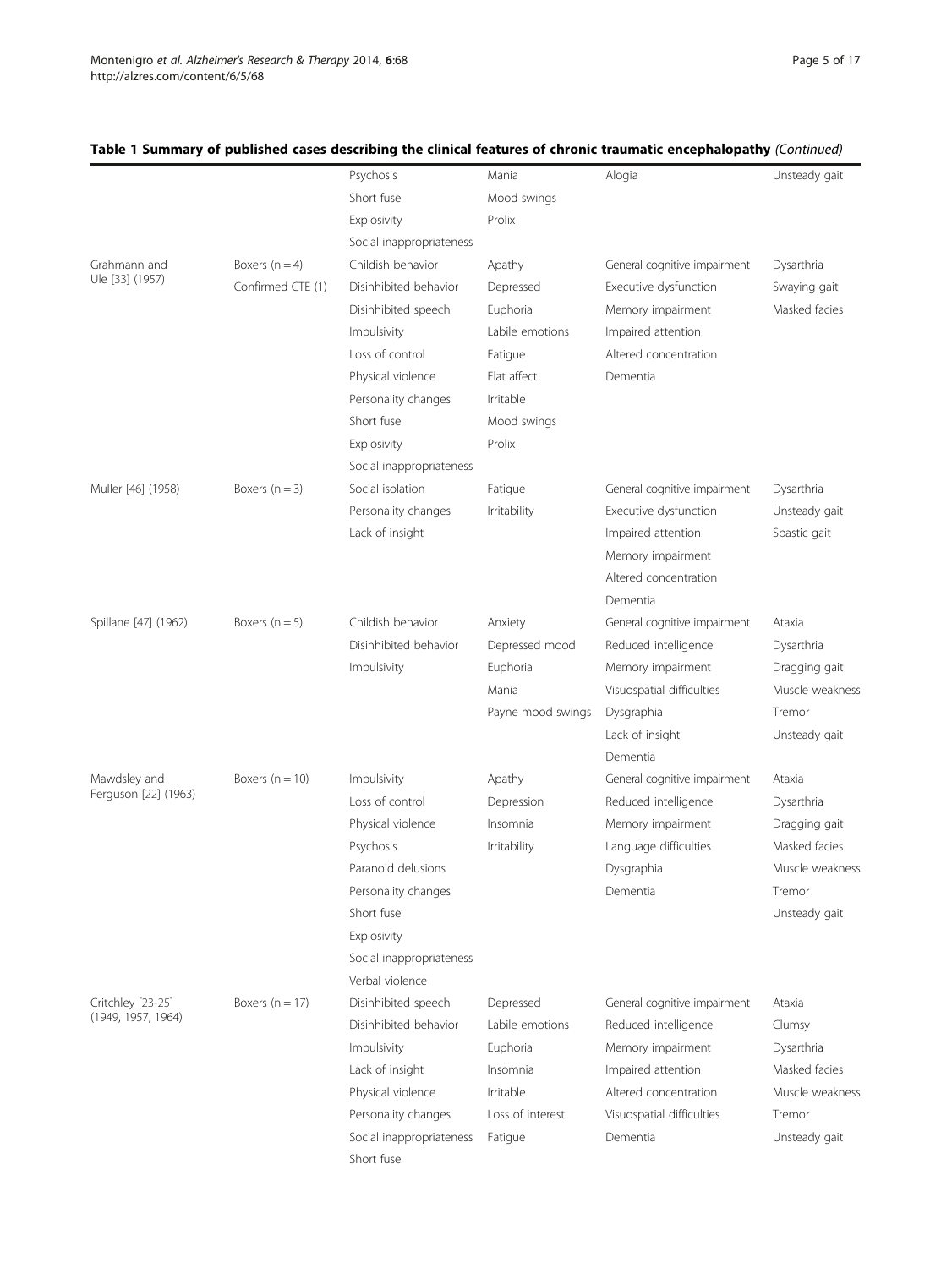# Table 1 Summary of published cases describing the clinical features of chronic traumatic encephalopathy (Continued)

| Payne [48] (1968)            | Boxers $(n = 6)$                    | Disinhibited behavior    | Depressed mood    | General cognitive impairment | Ataxia          |
|------------------------------|-------------------------------------|--------------------------|-------------------|------------------------------|-----------------|
|                              |                                     | Impulsivity              | Labile emotions   | Reduced intelligence         | Dysarthria      |
|                              |                                     | Paranoid delusions       | Insomnia          | Altered concentration        | Unsteady gait   |
|                              |                                     | Physical violence        | Mania             | Visuospatial difficulties    |                 |
|                              |                                     | Psychotic                | Mood swings       | Memory impairment            |                 |
|                              |                                     | Verbal violence          | Suicidal ideation |                              |                 |
| Johnson [26] (1969)          | Boxers $(n = 17)$                   | Loss of control          | Anxiety           | General cognitive impairment | Ataxia          |
|                              |                                     | Paranoid delusions       | Labile emotions   | Reduced intelligence         | Dysarthria      |
|                              |                                     | Personality changes      | Irritability      | Memory impairment            | Tremor          |
|                              |                                     | Psychotic                |                   | Dementia                     | Dragging gait   |
|                              |                                     | Short fuse               |                   |                              | Masked facies   |
|                              |                                     | Explosivity              |                   |                              | Muscle weakness |
|                              |                                     | Verbal violence          |                   |                              |                 |
| Roberts [49] (1969)          | Boxers $(n = 11)$                   | Lack of insight          | Apathy            | Reduced intelligence         | Ataxia          |
|                              |                                     | Paranoid delusions       | Depression        | Executive dysfunction        | Dysarthria      |
|                              |                                     | Psychosis                | Euphoria          | Memory impairment            | Dragging gait   |
|                              |                                     | Short fuse               | Flat affect       | Perseveration                | Masked facies   |
|                              |                                     | Explosivity              | Labile emotions   | Impaired attention           | Muscle weakness |
|                              |                                     |                          |                   | Altered concentration        | Shuffling gait  |
|                              |                                     |                          |                   | Language difficulties        | Spasticity      |
|                              |                                     |                          |                   | Dysgraphia                   | Tremor          |
|                              |                                     |                          |                   | Visuospatial difficulties    | Unsteady gait   |
|                              |                                     |                          |                   | Dementia                     |                 |
| Corsellis et al. [50] (1973) | Boxers $(n = 13)$                   | Childish behavior        | Anxiety           | General cognitive impairment | Ataxia          |
|                              | Confirmed CTE (13)                  | Paranoid delusions       | Labile emotions   | Reduced intelligence         | Dysarthria      |
|                              |                                     | Personality changes      | Irritability      | Memory impairment            | Masked facies   |
|                              |                                     | Short fuse               |                   | Dementia                     | Muscle weakness |
|                              |                                     | Explosivity              |                   |                              | Tremor          |
|                              |                                     | Social inappropriateness |                   |                              | Staggering gait |
|                              |                                     | Social isolation         |                   |                              | Shuffling gait  |
|                              |                                     | Verbal violence          |                   |                              | Unsteady gait   |
| Sabharwal et al. [51] (1987) | Boxers $(n = 4)$                    | Inappropriate speech     | Depression        | Reduced intelligence         | Ataxia          |
|                              |                                     |                          | Irritability      | Memory impairment            | Spasticity      |
|                              |                                     |                          | Labile emotions   |                              | Dysarthria      |
|                              |                                     |                          | Mood swings       |                              |                 |
| Jordan et al. [52] (1997)    | Boxers $(n = 19)$                   | Disinhibited speech      | Depression        | Impaired attention           | Ataxia          |
|                              |                                     | Disinhibited behavior    | Irritability      | Altered concentration        | Clonus          |
|                              |                                     |                          | Flat affect       | Memory impairment            | Dysarthria      |
|                              |                                     |                          | Mania             |                              | Spasticity      |
|                              |                                     |                          |                   |                              | Tremor          |
|                              |                                     |                          |                   |                              | Unsteady gait   |
| Omalu et al. [29,53,54]      | Football and<br>wrestling $(n = 5)$ | Paranoid delusions       | Suicidality       | General cognitive impairment |                 |
| (2005, 2006, 2010)           |                                     | Social isolation         | Anxiety           | Memory impairment            |                 |
|                              |                                     | Physical violence        | Labile emotions   | Language difficulties        |                 |
|                              | Confirmed CTE (5)                   |                          | Irritability      | Executive dysfunction        |                 |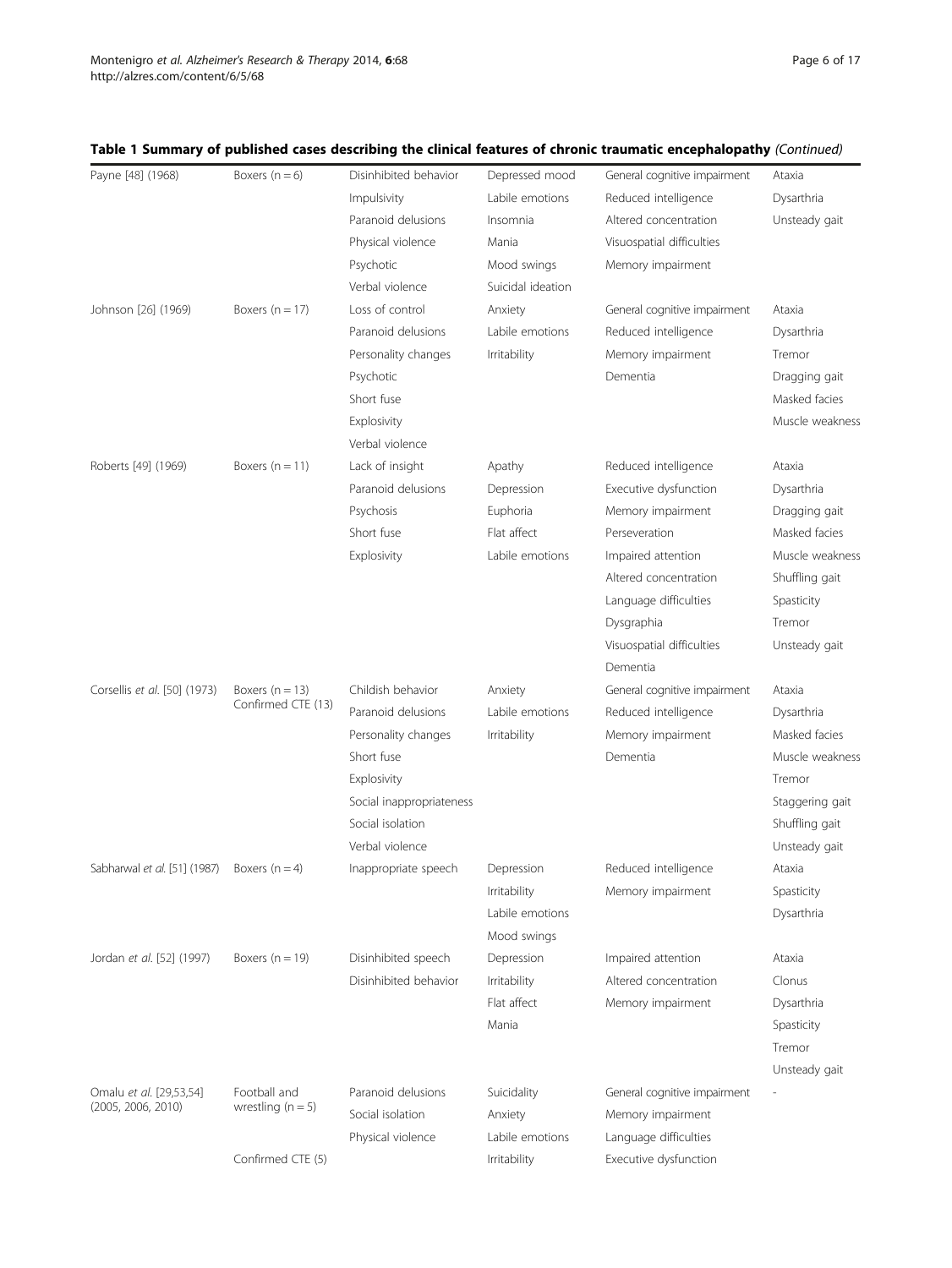|                         |                                                                   |             | Insomnia     | Impaired attention        |                  |
|-------------------------|-------------------------------------------------------------------|-------------|--------------|---------------------------|------------------|
|                         |                                                                   |             | Depression   |                           |                  |
| Mckee et al. [2] (2013) | Boxing, American<br>football, ice hockey,<br>wrestling $(n = 64)$ | Explosivity | Depression   | Memory impairment         | Dysarthria       |
|                         |                                                                   | Aggression  | Hopelessness | Executive dysfunction     | Gait disturbance |
|                         |                                                                   | Impulsivity | Suicidality  | Impaired attention        | Parkinsonism     |
|                         |                                                                   | Paranoia    | Mood swings  | Language difficulties     |                  |
|                         |                                                                   |             |              | Visuospatial difficulties |                  |
|                         | Confirmed CTE (64)                                                |             |              | Dementia                  |                  |

Table 1 Summary of published cases describing the clinical features of chronic traumatic encephalopathy (Continued)

CTE, chronic traumatic encephalopathy.

were ice hockey players, and two were professional wrestlers. The clinical features described in all of the cases were classified into one of four categories: behavioral, mood, cognitive, and motor. Table 2 summarizes the clinical features most commonly described across all cases. In 68% of cases, the course of the clinical syndrome was described as progressive. In cases in which a distinction in clinical syndrome was made, the behavioral and mood features were reported to be more stable, whereas the cognitive features were described as progressive, often resulting in dementia. Compared with cases described as progressive, cases described as stable were substantially younger. A large number of cases had a period of latency of several years between the end of exposure to head impacts and the presentation of clinical signs and symptoms. In neuropathologically confirmed cases, authors described the initial clinical presentation as involving mood or behavioral disturbance (or both) without cognitive impairment in 28%, as having cognitive impairment without concurrent mood or behavioral difficulties in 32%, and as having initial mixed cognitive and mood/behavioral disturbance in 40%.

In recent years, some authors have made the distinction between 'classic CTE' and 'modern CTE' [\[34,36](#page-16-0)]. For example, McCrory and colleagues [\[36\]](#page-16-0) define the classic CTE syndrome based on the clinical descriptions from Roberts [[49](#page-16-0)] and the neuropathological reports from Corsellis and colleagues [\[50\]](#page-16-0). Based on these earlier cases of boxers, classic CTE is described as having prominent motor features, including gait disturbance, dysarthria, and pyramidal problems, but without progressive cognitive, behavioral, or mood changes [[36](#page-16-0)]. However, it is important to note that, in his monograph, Roberts [\[49](#page-16-0)] clarifies that he is intentionally focusing on the description and quantification of motor signs related to

Table 2 Summary of clinical features of chronic traumatic encephalopathy found in the literature

| <b>Behavioral features</b> | Mood features    | <b>Cognitive features</b>    | <b>Motor features</b> |
|----------------------------|------------------|------------------------------|-----------------------|
| Explosivity                | Depression       | Dementia                     | Ataxia                |
| Loss of control            | Hopelessness     | Memory impairment            | Dysarthria            |
| Short fuse                 | Suicidality      | Executive dysfunction        | Parkinsonism          |
| Impulsivity                | Anxiety          | Lack of insight              | Gait Disturbance      |
| Aggression                 | Fearfulness      | Perseveration                | Tremor                |
| Rage                       | Irritability     | Impaired attention and       | Masked facies         |
| Physical violence          | Labile emotions  | concentration                | Rigidity              |
| Verbal violence            | Apathy           | Language difficulties        | Muscle weakness       |
| Inappropriate speech       | Loss of interest | Dysgraphia                   | Spasticity            |
| Boastfulness               | Fatigue          | Alogia                       | Clonus                |
| Childish behavior          | Flat affect      | Visuospatial                 |                       |
| Social inappropriateness   | Insomnia         | difficulties                 |                       |
| Disinhibited speech        | Mania            | General cognitive impairment |                       |
| Disinhibited behavior      | Euphoria         | Reduced intelligence         |                       |
| Paranoid delusions         | Mood swings      |                              |                       |
| Personality changes        | Prolix           |                              |                       |
| Psychosis                  |                  |                              |                       |
| Social isolation           |                  |                              |                       |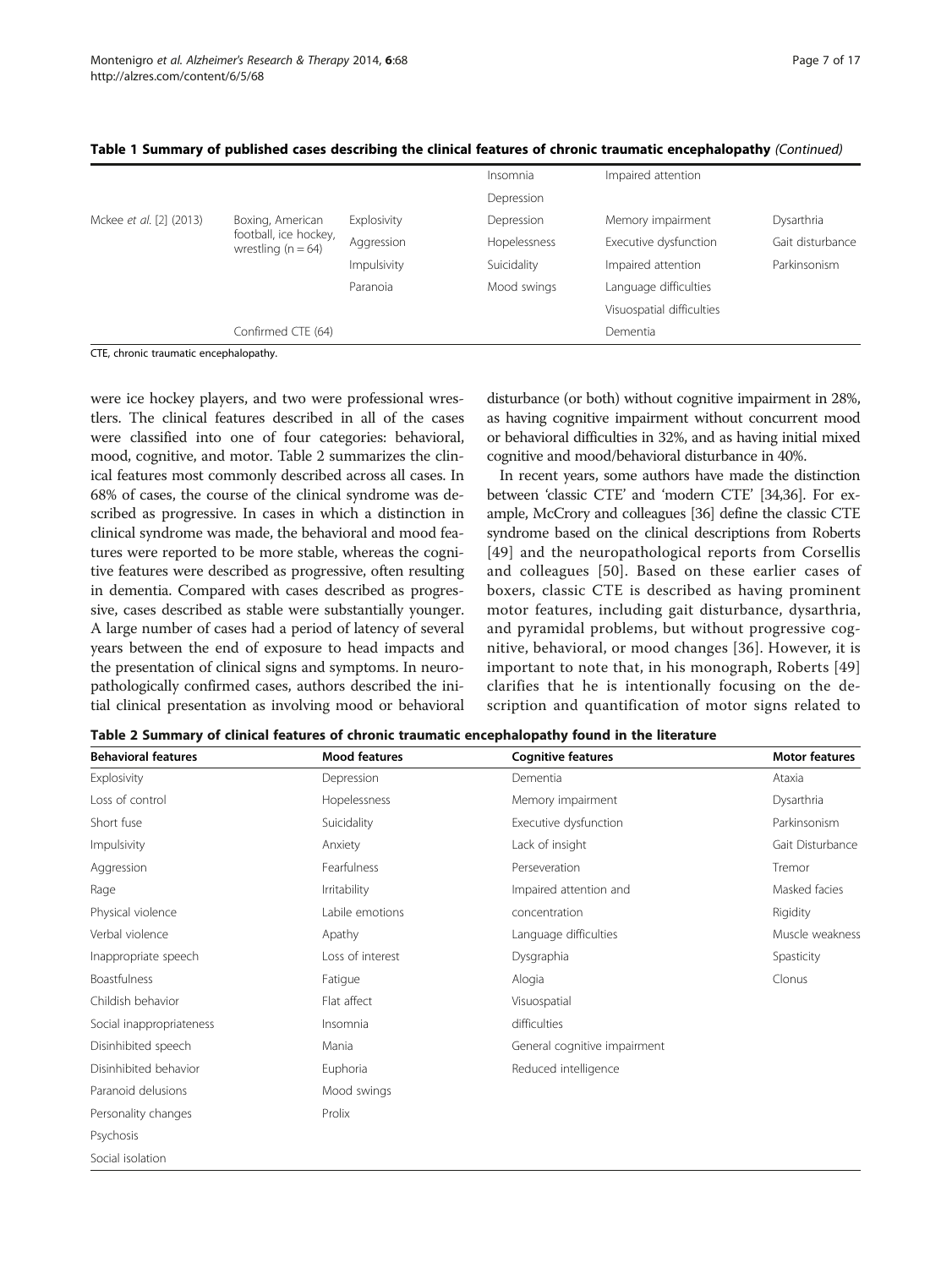neurological lesions, reducing his focus on 'the evidence of dementia or personality change' which he viewed as occurring in a subset of cases [[49](#page-16-0)]. In contrast, 'modern CTE' [[34](#page-16-0),[36\]](#page-16-0), defined as any case report published in 2005 or later, is characterized by predominant mood and behavioral symptoms as well as later progressive cognitive deficits and dementia but with less prevalent motor features. We view this distinction between the earlier and more recent descriptions of the clinical presentation of CTE as largely an artifact of different sources of trauma exposure (that is, predominantly boxers in the 'classic' cases and predominantly football players in the 'modern' cases).

To explore this issue, we examined further the cases of neuropathologically confirmed pure CTE described in the series of McKee and colleagues [\[2](#page-15-0)] and compared the presence of motor features reported for the deceased professional boxers with those reported for the professional football players. The percentage of professional boxers with motor features (71%) far exceeded that of professional football players (13%). Additionally, it was found that in cases with the most advanced stage of CTE neuropathology, there was a striking difference in the presence of cerebellar pathology in professional boxers (83%) and professional football players (57%). The likely cause of this may be related to the differences in the biomechanics of the head trauma that is experienced through the practice of these two different sports [\[14](#page-15-0)].

#### Previously published diagnostic criteria

To date, there have been two published sets of diagnostic criteria for the clinical diagnosis of CTE. The first diagnostic criteria, proposed by Jordan [[35,40,41](#page-16-0)], were developed specifically to represent the likelihood of underlying CTE neuropathology. As such, the following four diagnostic classifications are used: (1) definite CTE ('any neurological process consistent with the clinical presentation of CTE along with pathological confirmation'), (2) probable CTE ('any neurological process characterized by two or more of the following conditions: cognitive and/or behavioral impairment; cerebellar dysfunction; pyramidal tract disease or extrapyramidal disease; clinically distinguishable from any known disease process and consistent with the clinical description of CTE'), (3) possible CTE ('any neurological process that is consistent with the clinical description of CTE but can be potentially explained by other known neurological disorders'), and (4) improbable CTE ('any neurological process that is inconsistent with the clinical description of CTE and can be explained by a pathophysiological process unrelated to brain trauma') [\[35\]](#page-16-0).

In contrast to Jordan's diagnostic criteria, which are focused on the prediction of underlying CTE neuropathology, the diagnostic criteria of Victoroff [[27\]](#page-16-0) are focused on

a broad set of clinical signs and symptoms representing a diverse set of possible etiologies and are not meant to predict underlying CTE neuropathology. These provisional research diagnostic criteria for clinically probable traumatic encephalopathy (TE) and clinically possible TE were based on the frequency of clinical symptoms and signs reported in TE case reports published between 1928 and 2010. The Victoroff criteria represent an important addition to the literature but have several limitations. For example, for a diagnosis of clinically probable TE, there is a requirement for two symptoms and three signs. However, there is tremendous overlap and redundancy between the symptoms and the 'neurobehavioral signs', including the use of the following terms included as both symptoms and signs: memory loss, irritability, apathy, impulsivity, depression, lability, euphoria, paranoia, and others. Another required criterion for clinically probable TE is the 'persistence of both symptoms and signs for at least two years after the traumatic exposure' [[27](#page-16-0)]. This is not consistent with numerous cases of neuropathologically confirmed CTE for which a delayed onset of the clinical presentation is often observed, representing the neurodegenerative nature of the disease [[2,14](#page-15-0)]. An additional limitation to the Victoroff criteria is the lack of any subtyping of the clinical presentation. That is, the same diagnosis of clinically probable TE could be given to an 80-year-old with memory loss, mental slowing, headache, and nystagmus and to a 22-year-old with depression, anxiety, irritability, and anger. This lack of diagnostic subtyping for a condition with such clinically diverse signs and symptoms would reduce the utility of the criteria for research aimed at elucidating specific clinico-pathological relationships or clinical trials requiring greater specificity of diagnosis to ensure meaningful target outcomes. The criteria are presented in a single table without accompanying descriptive prose, making implementation of the criteria potentially subject to individual interpretation. Finally, the Victoroff criteria do not include or recommend the future use of objective diagnostic tests, such as neuroimaging or other potential biomarkers, to improve upon the diagnostic accuracy, specificity, or ability to detect CTE during life.

#### Proposed research diagnostic criteria for traumatic encephalopathy syndrome

We propose research diagnostic criteria that address many of the limitations of the previously published criteria by Jordan [[35,40,41\]](#page-16-0) and Victoroff [[27](#page-16-0)]. These new criteria are derived from the previous literature on CTE reviewed above as well as the specific findings from the studies by Stern and colleagues [[14](#page-15-0)] and McKee and colleagues [[2](#page-15-0)] on the clinical presentation of neuropathologically confirmed cases of CTE. The term 'traumatic encephalopathy syndrome' (TES) was selected instead of 'chronic traumatic encephalopathy' (CTE) for the following reasons: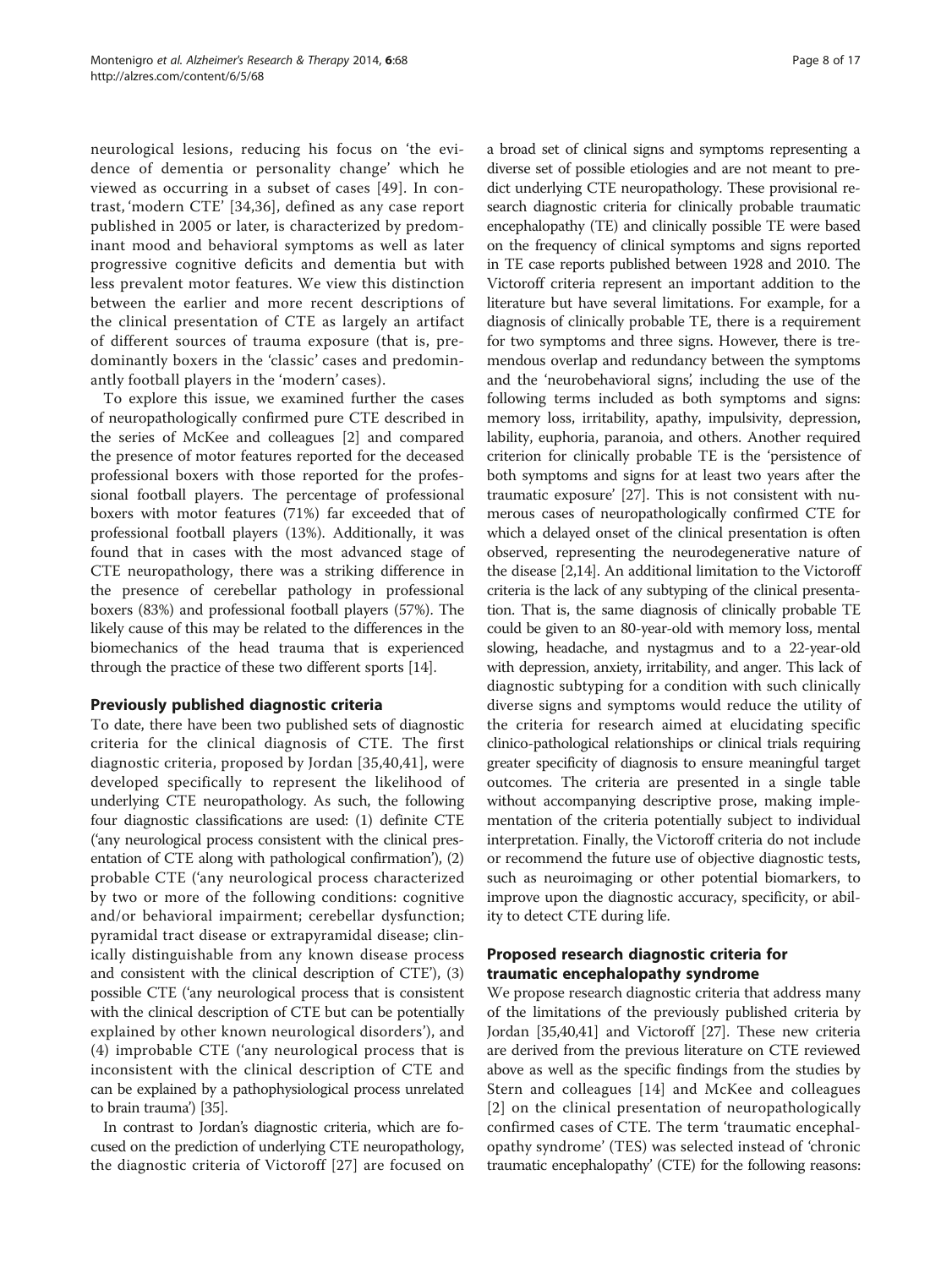(1) we view the designation 'CTE' as a neuropathologically defined disease (which is defined by the characteristic deposition of p-tau pathology) rather than a clinical syndrome; (2) TES is meant to describe the clinical presentation of CTE as well as other possible long-term consequences of repetitive head impacts (for example, chronic or progressive axonopathy without tauopathy) but is not meant to include the acute or post-acute manifestations of a single concussion, post-concussion syndrome, or moderate to severe TBI; (3) the use of the word 'chronic' in CTE inaccurately connotes a stable condition rather than a progressive disorder [[27](#page-16-0)]; and (4) the inclusion of the term 'syndrome' appropriately describes the cluster of clinical features that make up this condition. The proposed research diagnostic criteria for TES include five general criteria, three core clinical features, and nine supportive features that are used to define subtypes of TES: a behavioral/mood variant, a cognitive variant, a mixed variant, and TES dementia. The modifiers 'progressive course', 'stable course', and 'unknown/inconsistent course' are used to describe the clinical course, and if specific motor signs are evident, the modifier 'with motor features' is added.

The selection of the five general criteria was based on the literature reviewed above and was designed to favor sensitivity over specificity. This decision is consistent with the previously published diagnostic criteria [[27](#page-16-0),[35](#page-16-0)] and is appropriate at this early stage of clinical research into this area. To be included as a core clinical feature, the sign or symptom must have been reported in a minimum of 70% of the cases in the study by Stern and colleagues [\[14](#page-15-0)] of neuropathologically confirmed cases of pure CTE. This is in contrast to the algorithm employed in the Victoroff [[27\]](#page-16-0) diagnostic criteria for which a sign or symptom was included if it was present in at least 7% of the case reports he reviewed from the literature. The nine supportive features were selected to increase specificity once the general criteria are met and are based on features reported in the previous literature.

The clinical diagnosis of TES is not meant to imply a certainty of underlying CTE neuropathological changes (for example, p-tau accumulation). Rather, TES is meant to be a diagnosis of a clinical syndrome associated with a history of repetitive brain trauma. It is expected that some individuals with TES do indeed have CTE neuropathological changes. However, it is also possible that some individuals with TES have other underlying causes of their clinical presentation, including, but not limited to, progressive white matter degeneration [[55\]](#page-16-0) or AD. For this reason, a separate diagnostic classification for 'possible CTE', 'probable CTE', and 'unlikely CTE' is included, based on the presence of additional supportive features, such as biomarkers, which indicate the degree to which the underlying etiology of the clinical presentation of TES is likely due to the CTE pathophysiological

process. Finally, we offer six cases (see boxes) as exemplars of the implementation of the TES criteria; each case is a composite of several patients and is created specifically for this purpose.

At this time, risk factors for CTE (above and beyond brain trauma) remain unknown. Among possible variables under investigation by our group and other laboratories are the quantity or severity (or both) of the brain trauma, the initial age and overall duration of head impact exposure, lifestyle factors, and genetic susceptibility. Based on current research findings, it is expected that TES is the clinical manifestation of underlying damage or dysfunction of cortical or subcortical brain structures (or both) and is associated with a history of repetitive brain trauma, including both symptomatic concussions and subconcussive trauma. Although some investigators have suggested that a single moderate to severe TBI may lead to CTE [\[37](#page-16-0)] or AD [\[56](#page-16-0)] or both, the use of the clinical diagnosis of TES at this time is meant to be used for individuals with repetitive impacts to the head, as defined below. We have included a requirement for a specific minimal amount of exposure to head impacts. This is based on previous findings of post-mortem confirmed CTE cases [\[1,2,5](#page-15-0)[,50\]](#page-16-0) and will be subject to revisions as additional research is conducted on exposure variables.

# General criteria for traumatic encephalopathy syndrome

All five criteria must be met for a diagnosis of TES:

- 1. History of multiple impacts to the head (or to the body resulting in impulsive force transmitted to the head). Multiple impacts are defined based upon (a) the types of injuries and (b) the source of exposure. a. Types of injuries:
	- i) Mild TBI or concussion, defined according to the Zurich 2012 Consensus Statement on Concussion in Sport [[57\]](#page-16-0) as a 'complex pathophysiological process affecting the brain, induced by biomechanical forces…caused either by a direct blow to the head, face, neck or elsewhere on the body with an "impulsive" force transmitted to the head…the acute clinical symptoms largely reflect a functional disturbance rather than a structural injury and, as such, no abnormality is seen on standard structural neuroimaging studies. Concussion results in a graded set of clinical symptoms that may or may not involve loss of consciousness'. History of this form of trauma can be based on documented records from health-care providers or on self- or informant-reports, after being given an appropriate definition of 'concussion' [[58](#page-16-0)]. If there is no reported exposure to other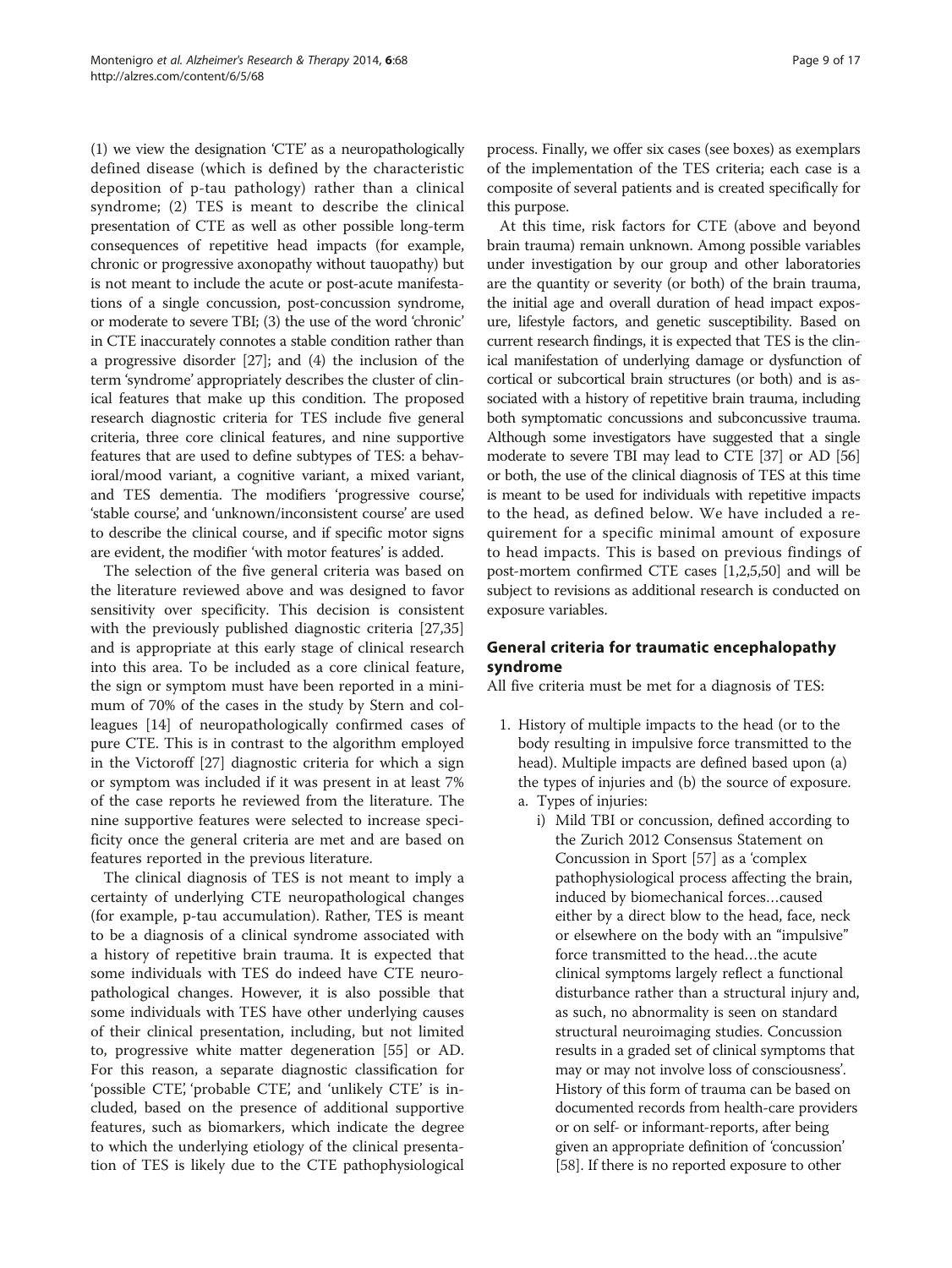repetitive hits to the head, there should be a minimum of four documented mild TBIs or concussions.

- ii) Moderate/severe TBI, defined as having loss of consciousness of at least 30 minutes, alteration of consciousness/mental state of more than 24 hours, post-traumatic amnesia of more than 24 hours, and Glasgow Coma Scale score of less than 13 [\[59\]](#page-16-0). If there is no reported exposure to other repetitive hits to the head, there should be a minimum of two moderate/severe TBIs.
- iii)'Subconcussive' trauma, defined as biomechanical force to the head or body similar to, or less than, that required for symptomatic concussion but without symptoms and clinical presentation consistent with concussion [[3,4\]](#page-15-0).
- b) Source of exposures:
	- i. Involvement in 'high exposure' contact sports (including, but not limited to, boxing, American football, ice hockey, lacrosse, rugby, wrestling, and soccer) for a minimum of 6 years, including at least 2 years at the college level (or equivalent) or higher.
	- ii. Military service (including, but not limited to, combat exposure to blast and other explosions as well as non-combat exposure to explosives or to combatant or breach training).
	- iii. History of any other significant exposure to repetitive hits to the head (including, but not limited to, domestic abuse, head banging, and vocational activities such as door breaching by police).
	- iv. For moderate/severe TBI, any activity resulting in the injury (for example, motor vehicle accident).
- 2) No other neurological disorder (including chronic residual symptoms from a single TBI or persistent post-concussion syndrome) that likely accounts for all clinical features, although concomitant diagnoses of substance abuse, post-traumatic stress disorder (PTSD), mood/anxiety disorders, or other neurodegenerative diseases (for example, AD and frontotemporal dementia) or a combination of these can be present.
- 3) Clinical features must be present for a minimum of 12 months. However, if treatment (for example, 'antidepressant' medication) results in an improvement in select symptoms, the clinician should use her or his best judgment to decide whether the symptoms would have persisted or progressed if treatment had not been initiated.
- 4) At least one of the core clinical features must be present and should be considered a change from baseline functioning.
- 5) At least two supportive features must be present.

# Core clinical features of traumatic encephalopathy syndrome

At least one of the core clinical features must be present:

- 1) Cognitive. Difficulties in cognition:
	- a) as reported by self or informant, by history of treatment, or by clinician's report of decline; and
	- b) substantiated by impairment on standardized mental status or neuropsychological tests of episodic memory, executive function, and/or attention, as defined by scores at a level of at least 1.5 standard deviations below appropriate norms.
- 2) Behavioral. Being described as emotionally explosive (for example, having a 'short fuse' or being 'out of control'), physically violent, and/or verbally violent, as reported by self or informant, by history of treatment, or by clinician's report. A formal diagnosis of intermittent explosive disorder would meet this criterion but is not necessary.
- 3) Mood. Feeling overly sad, depressed, and/or hopeless, as reported by self or informant, by history of treatment, or by clinician's report. A formal diagnosis of major depressive disorder or persistent depressive disorder would meet this criterion but is not necessary.

# Supportive features of traumatic encephalopathy syndrome

A minimum of two of the following features must be present for a diagnosis of TES:

- 1) Impulsivity. Impaired impulse control, as demonstrated by new behaviors, such as excessive gambling, increased or unusual sexual activity, substance abuse, excessive shopping or unusual purchases, or similar activities.
- 2) Anxiety. History of anxious mood, agitation, excessive fears, or obsessive or compulsive behavior (or both), as reported by self or informant, history of treatment, or clinician's report. A formal diagnosis of anxiety disorder would meet this criterion but is not necessary.
- 3) Apathy. Loss of interest in usual activities, loss of motivation and emotions, and/or reduction of voluntary, goal-directed behaviors, as reported by self or informant, history of treatment, or clinician's report.
- 4) Paranoia. Delusional beliefs of suspicion, persecution, and/or unwarranted jealousy.
- 5) Suicidality. History of suicidal thoughts or attempts, as reported by self or informant, history of treatment, or clinician's report.
- 6) Headache. Significant and chronic headache with at least one episode per month for a minimum of 6 months.
- 7) Motor signs. Dysarthria, dysgraphia, bradykinesia, tremor, rigidity, gait disturbance, falls, and/or other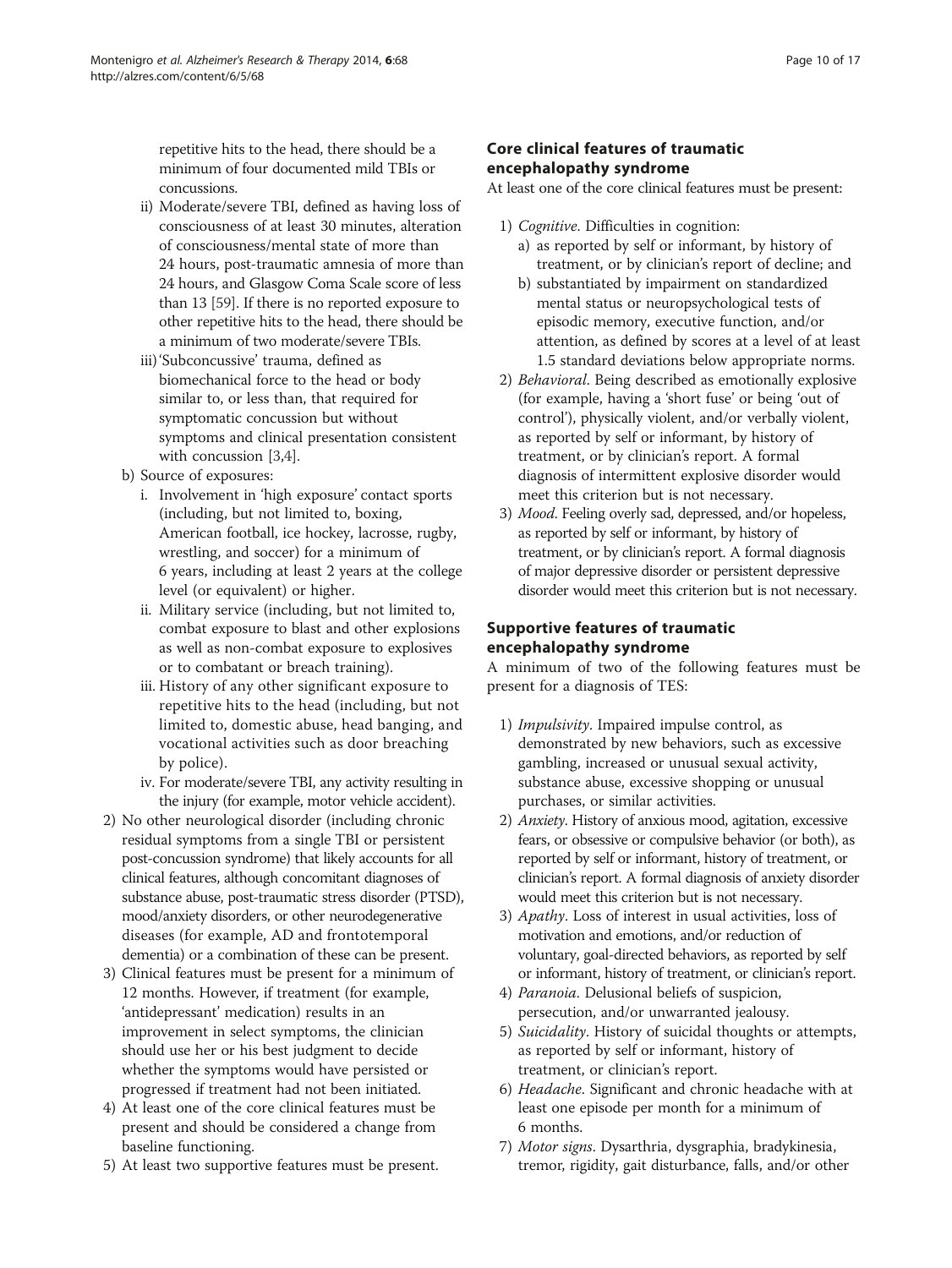features of parkinsonism. If present, the modifier 'with motor features' should be used (see below).

- 8) Documented decline. Progressive decline in function and/or a progression in symptoms and/or signs, based upon repeated formal testing, clinician examination, or other formal measurement (for example, informant questionnaire) for a minimum of 1 year.
- 9) Delayed onset. Delayed onset of clinical features after significant head impact exposure, usually at least 2 years and in many cases several years after the period of maximal exposure. It should be noted, however, that individual cases may begin to develop the clinical features of TES during their period of head impact exposure (for example, while still actively involved in a collision sport), especially older individuals or those who have been engaged in the high-exposure activity for many years. It may also be difficult to differentiate the clinical presentation of prolonged or persistent post-concussion syndrome (pPCS) from that of TES. Therefore, there could be cases for whom there is overlap of resolving pPCS and the initial features of TES, thus masking any delayed onset of TES.

# Traumatic encephalopathy syndrome diagnostic subtypes}

- 1) TES behavioral/mood variant (TES-BMv)
	- a) Behavioral or mood core features (or both) without cognitive core features.
- 2) TES cognitive variant (TES-COGv)
	- a) Cognitive core features without behavioral or mood core features (or both).
- 3) TES mixed variant (TES-MIXv)
	- a) Both cognitive core features and behavioral or mood core features (or both).
- 4) TES dementia (TES-D)
	- a) Progressive course of cognitive core features with or without behavioral or mood core features (or both).
	- b) Evidence of 'functional impairment', defined as cognitive impairment (or cognitive impairment exacerbated by behavioral or mood impairment or both) that is severe enough to interfere with the ability to function independently at work or in usual activities, including hobbies, and instrumental activities of daily living. The determination of functional impairment is based on clinician's judgment, taking into account informant reports as well as consideration of individual differences with regard to level of expected responsibility and daily challenges.
	- c) If the clinical presentation is not distinguishable from that of dementia due to AD or another neurodegenerative disease (for example,

frontotemporal dementia), both diagnoses may be given, either with one being 'primary' and the other being 'secondary' or with the term 'mixed' used if neither is presumed primary.

#### 'With motor features' modifier

For each TES subtype, the modifier 'with motor features' should be added if the individual demonstrates dysarthria, dysgraphia, bradykinesia, tremor, rigidity, gait disturbance, falls, and/or other features of parkinsonism.

## Clinical course

For each TES subtype, one of the following additional modifiers should be selected: 'stable course', to be used when the history or objective testing (or both) indicates that there has been little if any change in symptoms, signs, or other measures; 'progressive course', to be used when there is a clear indication of progressive worsening of clinical features for at least a 2-year period; and 'unknown/inconsistent course, to be used when either there is too little information available about the clinical course or the course has been inconsistent, with periods of stability, worsening, and/or improvement. By definition, TES dementia has a progressive course and does not require this modifier.

# 'Possible CTE' and 'probable CTE'

As stated above, CTE is a neuropathological diagnosis, whereas TES is a clinical diagnosis. As with other neurodegenerative diseases, such as AD, it is not possible at this time to diagnose the underlying disease with certainty during life. However, again as with other neurodegenerative diseases and in keeping with the diagnostic criteria for CTE proposed by Jordan [\[35,40,41](#page-16-0)], we propose provisional diagnostic classifications of 'probable CTE', 'possible CTE', and 'unlikely CTE'. Because the scientific study of the clinical presentation of CTE is only in its infancy, it is not yet possible to create meaningful diagnostic criteria for 'probable CTE' based solely on clinical features and course, such as those employed for the National Institute on Aging-Alzheimer's Association (NIA-AA) AD diagnostic criteria for probable AD dementia [[60](#page-16-0)], a condition that has been carefully studied for many decades. Rather, we propose, as a starting point, several potential in vivo biomarkers for CTE that can be used to support a provisional diagnosis of 'probable CTE'. This diagnosis would be analogous to the NIA-AA diagnosis of probable AD dementia with evidence of the AD pathophysiological process [[60](#page-16-0)]. However, because of the early stage of research into potential CTE biomarkers, we refrain from using this type of nomenclature. The following list of potential biomarkers for underlying CTE is meant only as a guideline at this early point in CTE diagnostic research. Many of these biomarkers are the focus of current research but have not yet been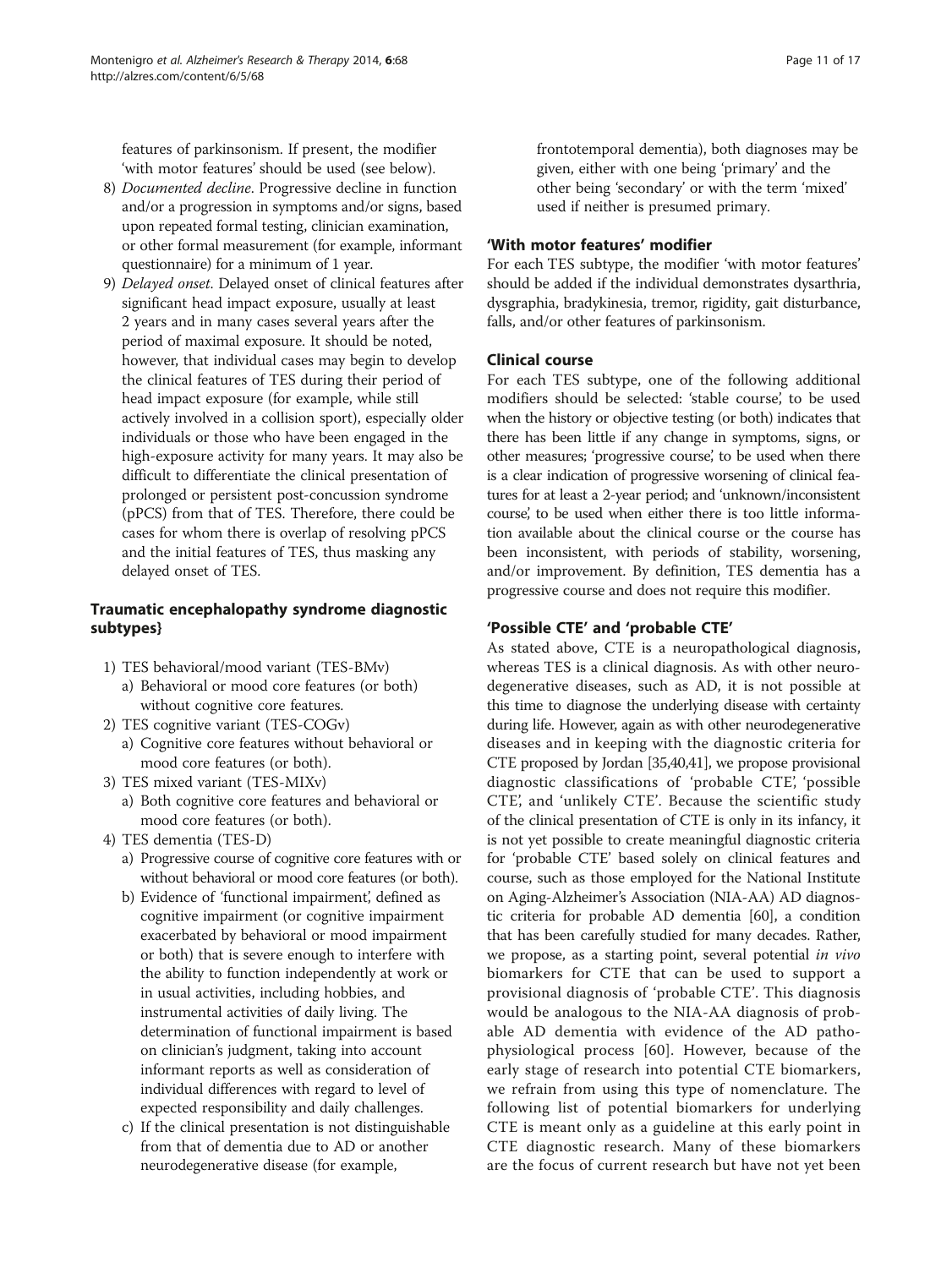formally validated. Future biomarker validation studies will likely add to or delete (or both) items on this list. Moreover, we do not in any way recommend that the specific tests used for these potential biomarkers be conducted for clinical purposes at this time.

# Potential biomarkers for the diagnosis of probable chronic traumatic encephalopathy

- 1) Cavum septum pellucidum. Report of cavum septum pellucidum, cavum vergae, or fenestrations based on neuroimaging study.
- 2) Normal beta amyloid cerebrospinal fluid (CSF) levels. CSF beta amyloid levels in the normal range for age and not diminished as would be suggestive of AD.
- 3) Elevated CSF p-tau/tau ratio. CSF p-tau/total tau ratio above the normal range for age.
- 4) Negative amyloid imaging. PET amyloid imaging (for example, florbetapir and flutemetamol) in the normal range, not suggestive of AD.
- 5) Positive tau imaging. PET paired helical filament tau imaging suggestive of abnormal tau deposition. It should be noted that this remains an experimental procedure and requires additional validation prior to its use as a research tool for diagnostic purposes.
- 6) Cortical thinning. Based on magnetic resonance imaging (MRI) measurement, evidence of abnormal cortical thinning indicative of neurodegeneration.
- 7) Cortical atrophy. Based on MRI or computed tomography, generalized cortical atrophy beyond what is expected for age, and, in particular, frontal, thalamic, hippocampal, and/or amygdalar atrophy.

# Chronic traumatic encephalopathy classification

- 1) Probable CTE. Meets classification for any TES subtype, progressive course; does not meet diagnostic criteria for another disorder more consistently than TES; and has a minimum of one positive potential biomarker for CTE.
- 2) Possible CTE. Meets classification for any TES subtype, progressive course, and (1) has not undergone any potential biomarker testing, (2) has had negative results on one or more biomarkers with the exception of PET tau imaging (that is, if a negative PET tau imaging finding, the current classification would be 'unlikely CTE'), or (3) meets the diagnostic criteria for another disorder that, on its own, could account for the clinical presentation.
- 3) Unlikely CTE. Does not meet TES diagnostic criteria or has had a negative PET tau imaging scan or both.
- Case A A 45-year-old married man with a history of playing multiple contact sports, including

soccer (ages 5 to 13), hockey (ages 7 to 12), and football (ages 9 to 22) presented to his primary care physician. He played college football at a Division 1 university and was an offensive lineman. He had no reported or formally diagnosed concussions, although when provided with a definition of concussion, he stated that he likely had 20 to 30 throughout high school and college. Since graduating from college, he has worked as an auditor for state government. His work performance evaluations had been routinely positive, although for the past two years they have been marred by reports of 'careless errors', reduced productivity, and one episode of yelling at his immediate supervisor. His wife of 16 years reports that he has had a 5- to 7-year history of worsening behavior, with frequent episodes of having a 'short fuse' and losing his temper with their two young children. Though always a social drinker, he has had frequent episodes of binge drinking over the past 2 to 3 years. She states that his personality has changed from a kind, even-keeled, loving man to an argumentative, explosive, and moody individual. Both he and his wife state that he was high-functioning, without any cognitive, mood, and behavioral problems during the time period between college and about age 35. He recently underwent formal neuropsychological evaluation that demonstrated moderately impaired sustained attention, mildly impaired delayed recall on a word list, and moderately impaired executive functioning as measured by a card-sorting test. All other areas of functioning were within the normal range. A self-report measure of syndromal depression indicated mild to moderate severity. Other than the recent work-performance evaluations, there were no other reports of significant functional decline. The result of a recent brain MRI was unremarkable other than some mild, scattered white matter abnormalities. Other medical history, laboratory findings, and neurological examination were unremarkable. Diagnosis: TES-MIXv, progressive course; possible CTE.

Case B A 31-year-old single female Army veteran was referred to the VA Medical Center Behavioral Health Clinic for a 14-month history of suicidal thoughts, agitation, and aggressive behavior. She had reached the rank of staff sergeant and was a logistics specialist. She was honorably discharged 1 year ago, began working in her family's grocery store, but had to stop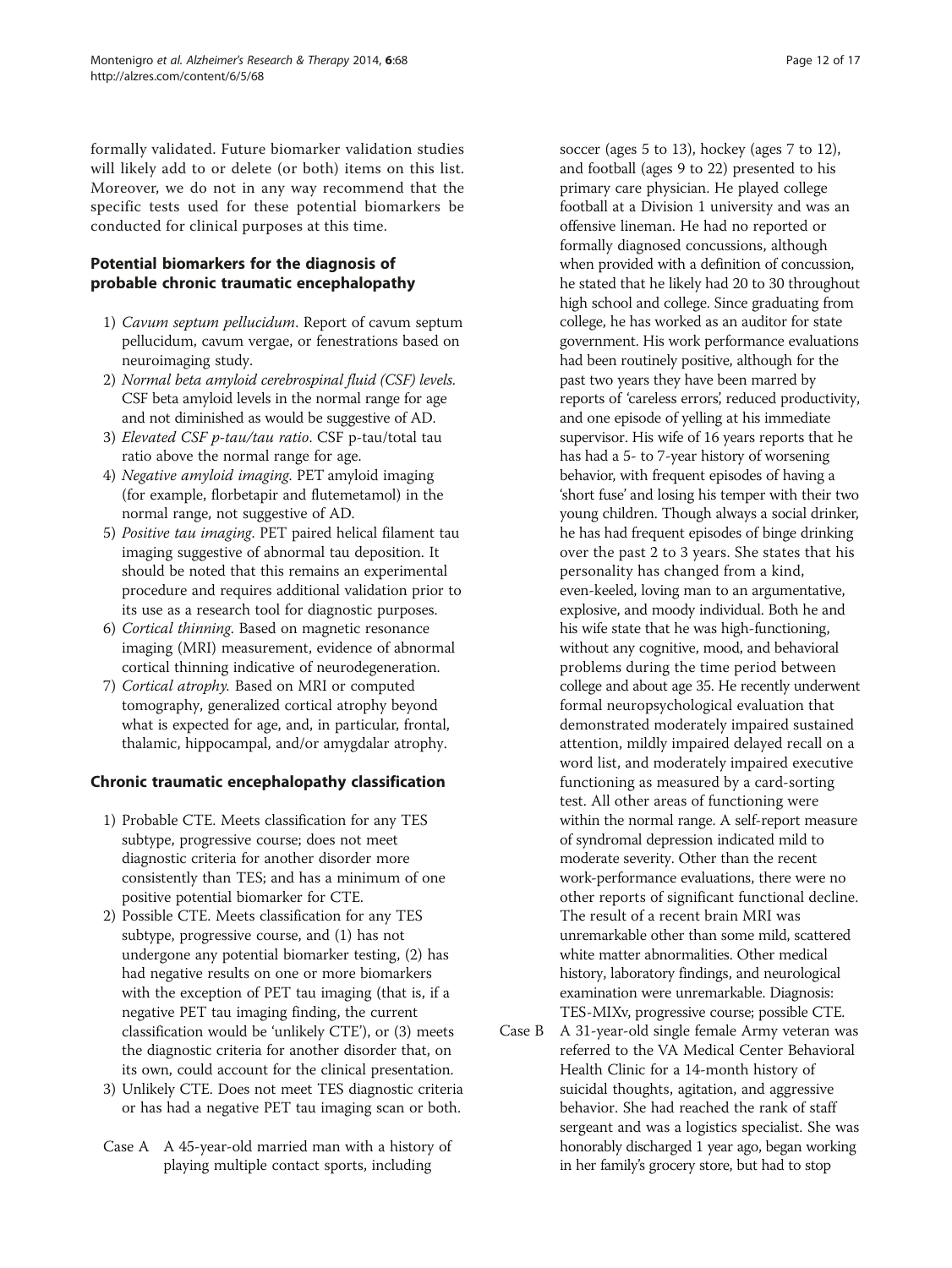working 6 months ago because of her neuropsychiatric symptoms. She had two deployments to Afghanistan and denied being directly involved in combat. However, she reported that 20 months prior to her discharge, she was thrown off a truck when it struck an improvised explosive device. She was told she landed on her head and lost consciousness for 2 to 3 minutes. Upon regaining consciousness, she reported 'seeing stars' and had a headache that lasted 3 to 4 days. She denied these symptoms to the medic when questioned and remained on active duty. About 3 months later, a heavy box fell on her head, throwing her to the floor. She denied loss of consciousness but was nauseated and had balance difficulties for several hours. She complained of being in a fog and irritable for 2 days following the accident. Her tour of duty ended 2 weeks later and she returned home. Other than those two injuries, she denied any TBIs or concussions. These symptoms completely cleared, and she described her functioning, including her mood, as 'completely fine' between that time and about 14 months ago. Prior to enlisting, she was an avid ice hockey player, having played since the age of 5, and was the captain of her high school team. Her medical and psychiatric histories were unremarkable, and laboratory results of tests ordered by her primary care physician were normal. At the current evaluation, a mental status examination was conducted and the results were generally within normal limits. She denied having any cognitive complaints. A psychiatric interview revealed significant overall distress, with suicidal ideation without any active plan. Her primary complaints included poor sleep, sadness, anxiety, agitation, and being overly aroused by loud noises. She denied having any flashbacks or night terrors. A sibling was interviewed and corroborated the description and history but added that for the past year she had been verbally aggressive and explosive, frequently yelling at family members for no apparent reason, and that these episodes seemed to turn off and on without any warning. The sibling stated that these abnormal behaviors have been somewhat consistent over the past year. A PTSD specialist examined the patient, reported that she would not meet criteria for PTSD, and questioned whether the symptoms were residual from her TBIs in Afghanistan.

The result of a brain MRI was unremarkable. Diagnosis: TES-BMv, stable course; possible CTE.

- Case C A 59-year-old man presented to his primary care physician with complaints of progressive memory and concentration problems. Prior to going to college, the patient entered the Army, where he boxed competitively for 4 years. He did not experience any combat. He was an avid rugby player in college and continued playing in formal competitive clubs until the age of 54, when he stopped because of a cervical disk injury. He received an MBA and had been a successful business consultant. He was divorced at the age of 45 and lived alone. He reported one concussion at the age of 30, when he briefly lost consciousness during a rugby game, although he stated he got his 'bell rung' countless times in boxing and rugby. He reported to his primary care physician that he had been having difficulty remembering details of conversations and meetings at work and that this was beginning to interfere with his productivity. His medical history was significant for the cervical disk injury and for migraine headaches for many years. He was referred to a local academic medical center memory clinic, where a formal neuropsychological evaluation demonstrated moderately impaired performance on a word list recall task, compared with age and education norms, as well as severely impaired fine motor dexterity. All other areas were intact, although his performance on a measure of psychomotor speed and response set maintenance was slightly below expected levels given his history. A neurological examination revealed mild bilateral resting tremor and mild upper extremity rigidity. An MRI scan was read as normal, and all laboratory findings were within normal limits. As part of a clinical research study, he was given two PETs: one with a new tau radiotracer and another with an amyloid tracer. Results indicated no meaningful amyloid uptake, although his tau scan was abnormal with scattered increased tracer uptake in the dorsolateral frontal cortex and the medial temporal lobes. Diagnosis: TES-COGv, with motor features, progressive course; probable CTE. Case D A 69-year-old former National Football
	- League (NFL) football player was seen in consultation following a 10-year progressive decline. He had seen several physicians and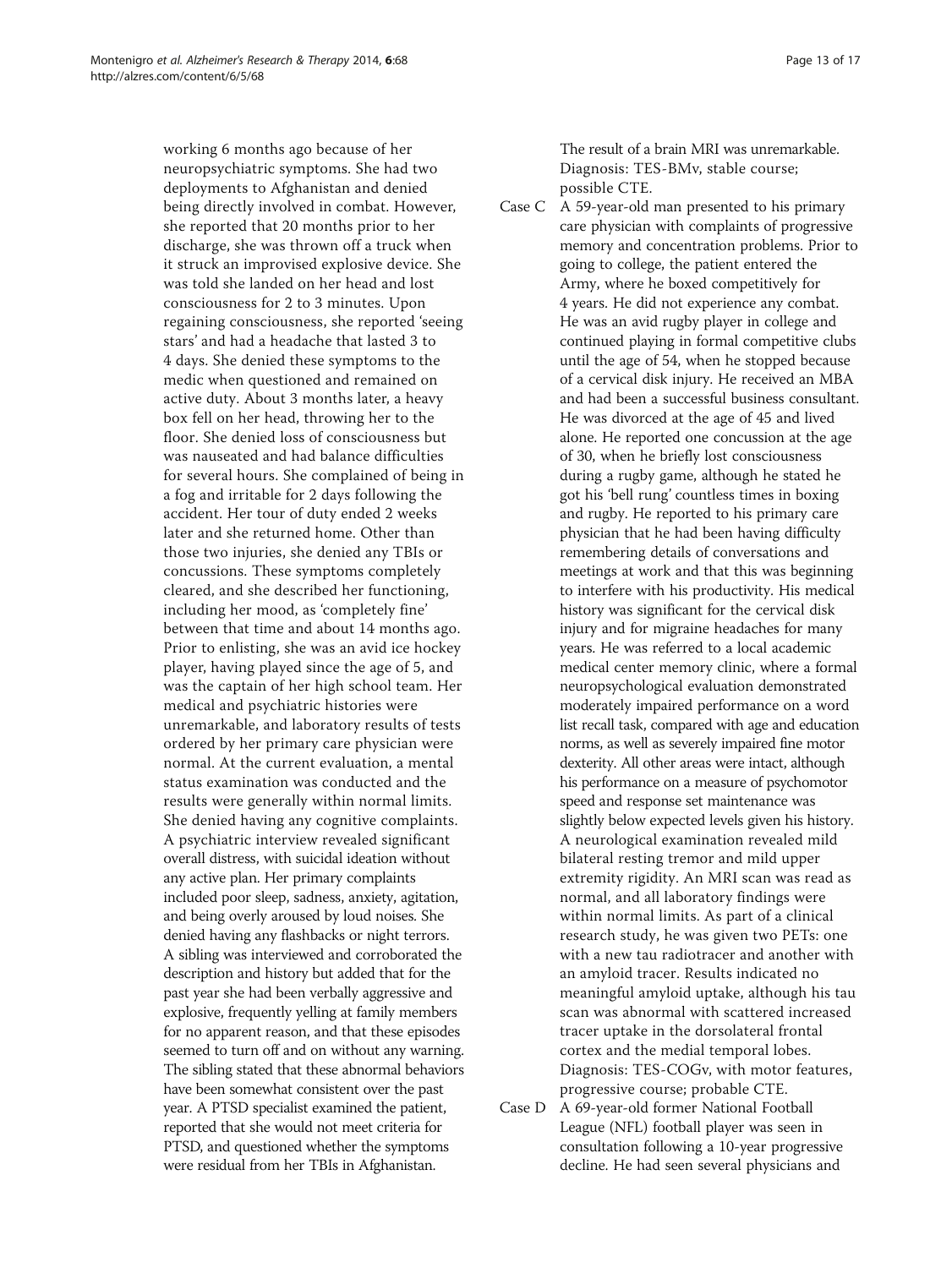had been given multiple diagnoses, including frontotemporal dementia and dementia due to AD. He had played professional football for 9 years as a linebacker. He began playing football in high school and played for a Division 1 college for 4 years, playing both as a linebacker and as an offensive lineman. Following retirement from the NFL, he had a successful career in commercial real estate until he was forced to retire at the age of 62 because of 'poor decision-making and judgment'. His wife of 25 years stated that, in retrospect, he was demonstrating poor memory and judgment for about 3 years prior to his retirement and that these problems had progressively worsened through the years. She stated that he also began having significant difficulties with multi-tasking and 'numbers' at age 61 and was having difficulty with household finances and hobbies. After retirement, he became increasingly withdrawn and refused to socialize. In contrast to his previous jovial and easy-going manner, he became verbally aggressive toward his wife and children, 'blowing up over small things'. On two occasions, he became physically aggressive toward his wife, requiring her to call the police. He never demonstrated any disinhibited or socially inappropriate behavior, nor was there any report of hallucinations or movement disturbance. In the past 2 years, his functioning has worsened; he now has no 'short-term memory', watches television all day long, and has an erratic sleep cycle. He is functionally impaired in all instrumental activities of daily living as well as in some basic activities of daily living. His medical history is significant for a myocardial infarction at age 54, hypertension, severe arthritis, and multiple lumbar disk surgeries. There is no family history of dementia. Upon examination, he was disoriented to time and place, was perseverative, and could not recall recent current events. He exhibited some frontal release signs, although the result of his motor examination was otherwise normal. His Mini-Mental Status Exam score was 9, and his Clinical Dementia Rating was 2.0. A neuropsychological evaluation was conducted and demonstrated severe episodic memory impairment as well as profoundly impaired performance on most tests of executive functioning. In contrast, attentional capacity was within normal limits and language was relatively intact. A brain MRI revealed significant global

atrophy with marked hippocampal atrophy as well as a cavum septum pellucidum. An amyloid PET scan demonstrated only minimal uptake, not commensurate with the degree of dementia. Diagnosis: TES-D; probable CTE.

Case E A 31-year-old male stockbroker saw his primary care physician because of an 18-month history of recurrent headaches, irritability, agitation, and a worsening 'short fuse'. He had been taking oxycodone (left over from previous oral surgery) for his headache pain. He was referred to a neurologist, who specialized in headache and who diagnosed him with tension headache. However, when asked if he had ever had headaches previously, the patient reported that he frequently had them as a teenager after his varsity high school football games and when he played rugby for 2 years in college. Because of this history of prior exposure to repetitive head impacts and possible symptomatic concussions, the neurologist referred him to a psychiatrist colleague to evaluate him for possible depression and suicidality, based on the neurologist's belief that the patient might have CTE; he had recently attended a talk on sports injuries. The consulting psychiatrist interviewed the patient, who acknowledged that he had frequent suicidal ideation following the breakup of his marriage about 1 year earlier but that these thoughts had now diminished. Although the patient formally met criteria for TES-BMv, the psychiatrist felt that the headache symptoms, suicidality, short fuse, and irritability were likely associated with the divorce. The patient was prescribed citalopram as well as regular therapeutic massage for his tension headache and was seen in 3 months, at which time he reported substantial improvement of his mood and behavioral symptoms and a complete resolution of his headaches. Diagnosis: adjustment disorder, persistent with mixed anxiety and depressed mood; unlikely CTE.

Case F An 81-year-old widowed man enrolled in a research study examining the long-term consequences of TBI. He reported having sustained a moderate TBI in a motor vehicle accident at the age of 46 with loss of consciousness for approximately 1 hour. He was hospitalized for 3 days because of confusion and memory difficulties that mostly resolved prior to discharge. He was unable to return to work as a high school physical education teacher and coach for several weeks because of continued cognitive difficulties, headache, and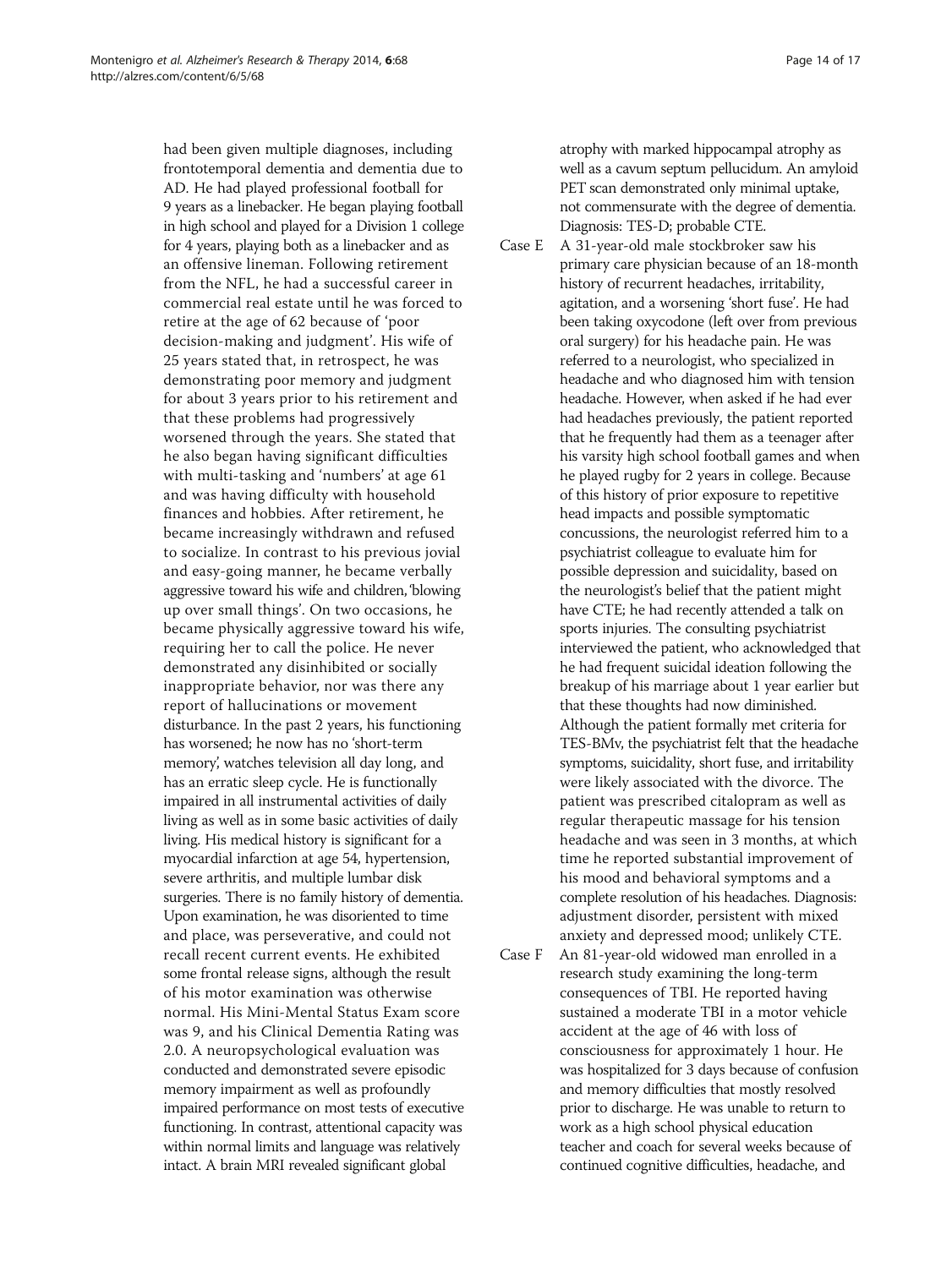balance problems. He reported that, once he returned to work, he 'didn't feel normal' for several months. He continued working until retirement at age 60. He played high school and college football and reported having had his 'bell rung' 'all the time'. According to his adult son (with whom he lived), he was 72 when he began having memory problems that gradually progressed over the course of 5 to 6 years. In the past few years, the memory problems worsened significantly, such that he could not recall events that occurred more than an hour earlier. In addition, he had worsening problems with judgment, decision-making, multi-tasking, and word-finding. He no longer drove and was dependent in most areas of instrumental activities of daily living. He lacked interest in all activities and appears 'depressed' according to his son. His medical history was significant for prostate cancer, controlled hypertension, arthritis, and glaucoma. Two brothers died in their 80s with 'dementia'. Neuropsychological testing revealed significant impairments in episodic memory, confrontation naming, psychomotor speed, and many aspects of executive functioning. Research-based MRI revealed frontal and temporal atrophy and a pronounced cavum septum pellucidum; diffusion tensor imaging and tractography demonstrated significant reductions in corpus callosum fiber bundles. PET amyloid imaging showed elevated uptake consistent with AD. Diagnosis: dementia due to AD pathophysiological process and TES-D, mixed; possible CTE.

The current proposed research diagnostic criteria for TES are meant to be a starting point that should be modified and updated as new research findings in the field become available and as future research using these criteria are published. These proposed criteria are not meant to be used for a clinical diagnosis or as evidence of an underlying disease. Rather, they should be viewed as research criteria that could be employed in studies of the underlying causes, risk factors, differential diagnosis, prevention, and treatment of TES. Future studies comparing these proposed diagnostic categories with post-mortem neuropathological diagnoses, as well as with appropriate in vivo biomarkers for CTE and other conditions, will help lead to the transition from 'research' criteria to 'clinical' criteria. It also would be critical for these proposed criteria to undergo a formal expert consensus approval process, such as that used for the NIA-AA Diagnostic Guidelines for Alzheimer's Disease [[60](#page-16-0)].

One important factor that must be addressed in future iterations of these criteria is that of base rates. That is, the population prevalence of most of the core clinical features and many of the supplemental features of TES presented below is relatively high. Therefore, it is possible to meet criteria for TES and yet have an idiopathic disorder or a situationally based condition that is unrelated to the earlier history of head impact exposure. The inclusion of supportive features is meant to reduce this lack of specificity to a degree, but, at this time, we acknowledge that these criteria will likely result in very high sensitivity at the expense of specificity. With the utilization of future research findings and subsequent criteria revisions, it is likely that the specificity will increase. An important additional issue regarding the use of these criteria involves the impact of litigation or disability determination (or both) on the validity of symptom reporting and neuropsychological test performance. It is therefore recommended that this issue be taken into account when interpreting the individual's self-reported functioning and test performance and that formal symptom validity checking be conducted as part of any formal evaluation. Until future research yields accurate biomarkers and allows clarification and modification of the proposed criteria, the decision as to whether an individual meets the TES diagnostic criteria and associated 'probable CTE' diagnostic criteria should be left up to the individual researcher, clinician, or, preferably, a multidisciplinary diagnostic adjudication process.

## Conclusions

The long-term consequences of repetitive head impacts have been known since the beginning of the 20th century. Although the clinical presentation of CTE is varied and non-specific, there are adequate reports to date to suggest that there may be two clinical subtypes: one subtype involving primarily behavioral or mood features (including explosivity or violence) or both, and the other involving cognitive deficits (including impairments in episodic memory, executive functioning, and attention). Many individuals progress to dementia, with impaired functional independence, and some individuals develop motor impairments (including parkinsonism, ataxia, and dysarthria). We propose research diagnostic criteria for TES that we hope will facilitate research into this area. There are expected limitations to the development of diagnostic criteria based primarily on a relatively small number of case reports. The goal of proposing these criteria at this time is to facilitate research in this nascent area of study. It is expected that these criteria will undergo modification and revision as new research findings become available, additional biomarkers are validated, and future research using these criteria are published.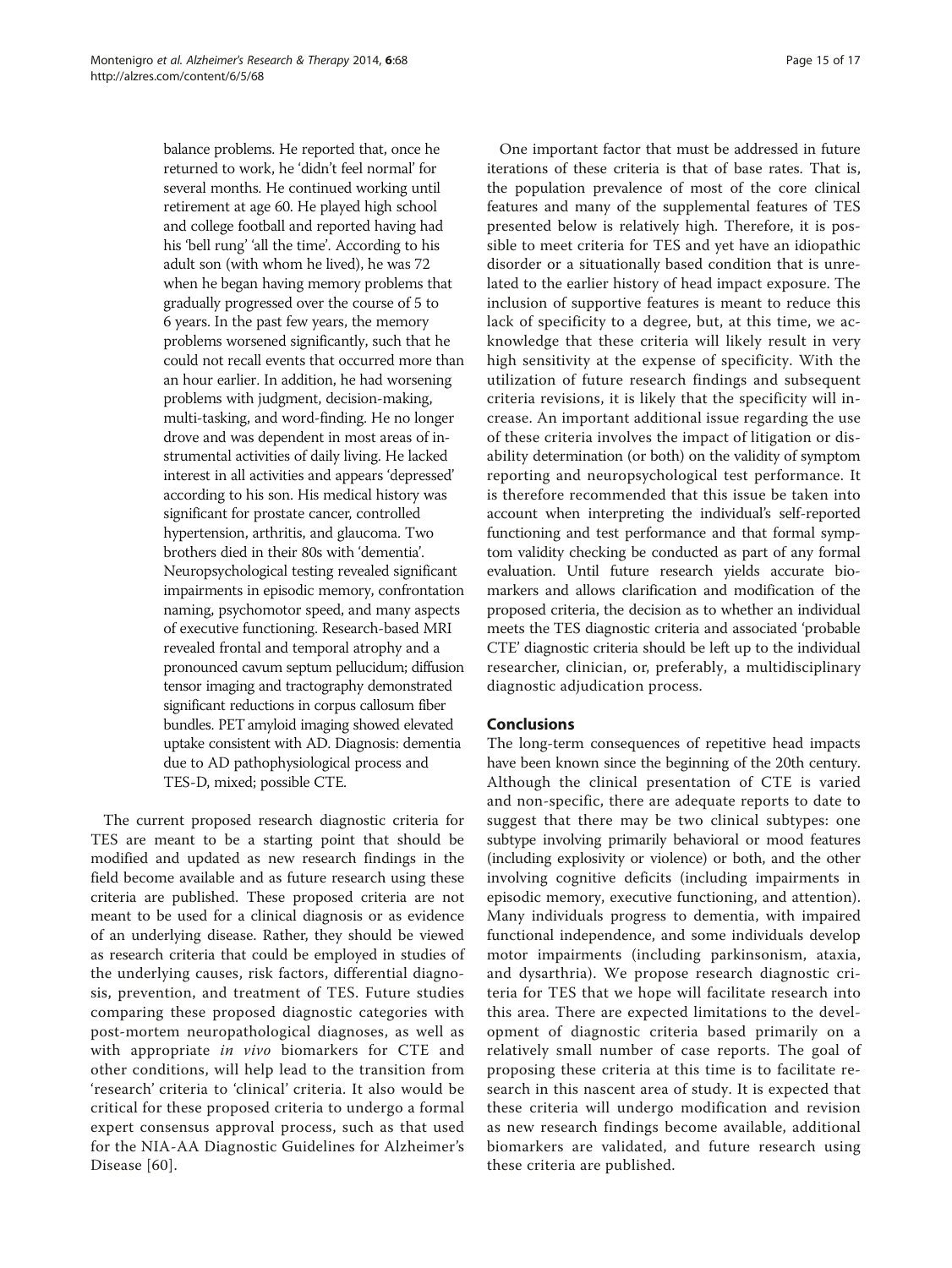<span id="page-15-0"></span>Note: This article is part of a series on Traumatic brain injury, edited by Robert Stern. Other articles in this series can be found at<http://alzres.com/series/traumaticbraininjury>

#### Abbreviations

AD: Alzheimer's disease; CSF: Cerebrospinal fluid; CTE: Chronic traumatic encephalopathy; MRI: Magnetic resonance imaging; NFL: National Football League; NIA-AA: National Institute on Aging-Alzheimer's Association; PET: Positron emission tomography; pPCS: Persistent post-concussion syndrome; p-tau: Phosphorylated tau; PTSD: Post-traumatic stress disorder; TBI: Traumatic brain injury; TE: Traumatic encephalopathy; TES: Traumatic encephalopathy syndrome; TES-BMv: Traumatic encephalopathy syndrome behavioral/mood variant; TES-COGv: Traumatic encephalopathy syndrome cognitive variant; TES-D: traumatic encephalopathy syndrome dementia; TES-MIXv: Traumatic encephalopathy syndrome mixed variant.

#### Competing interests

AEB receives royalties for published books from Elsevier (Amsterdam, The Netherlands) and Wiley-Blackwell (Hoboken, NJ, USA). RCC receives compensation from the NFL as senior advisor to the Head Neck and Spine Committee, from the National Operating Committee on Safety of Athletic Equipment as chairman of the Scientific Advisory Committee, and from Sports Legacy Institute as co-founder and medical director for some talks given. He receives royalties from Houghton Mifflin Harcourt (Boston, MA, USA) and compensation from expert legal opinion. RAS has received research funding from the NFL and the NFL Players Association. He is a member of the Mackey-White Traumatic Brain Injury Committee of the NFL Players Association. He is a paid consultant to Athena Diagnostics (Marlborough, MA, USA) and has been a consultant to Janssen Alzheimer Immunotherapy (South San Francisco, CA, USA) and Ely Lilly and Company (Indianapolis, IN, USA). He receives royalties for published neuropsychological tests from Psychological Assessment Resources, Inc. (Lutz, FL, USA) as well as compensation from expert legal opinion. The other authors declare that they have no competing interests.

#### Acknowledgments

The authors wish to thank the following individuals for their contributions to this article: Nathan Fritts, Michael McClean, David Riley, Clifford Robbins, Daniel Seichepine, Julie Stamm, Yorghos Tripodis, and Florina Tynyanova. The preparation and writing of this article were supported, in part, through the following: National Institutes of Health (NIH) grants R01 NS078337 and P30 AG13846 and US Department of Defense grant W81XWH-13-2-0064. These funding agencies played no role in the writing of the manuscript or the decision to submit it. DHD and JM receive funding through NIH grant U01NS086659. AEB receives funding through NIH grant P30 AG13846 and the US Department of Veterans Affairs. RA receives funding through NIH grants AG016495-11, NS17950, AG08122, AG029451, AG033040, AG033193, HL096917, and DARPA-BAA-11-65. RAS receives funding through NIH grants R01 NS078337, R01 MH080295, R01 CA129769, U01 NS086659, and P30 AG13846 and US Department of Defense grant W81XWH-13-2-0064. PHM, CMB, DIK, and RCC receive no external funding.

#### Author details

<sup>1</sup>Department of Anatomy and Neurobiology, Boston University School of Medicine, 72 East Concord Street, Boston, MA 02118, USA. <sup>2</sup>Department of Neurology, Boston University School of Medicine, 72 East Concord Street, Boston, MA 02118, USA. <sup>3</sup>Behavioral Neurosciences Program, Boston University School of Medicine, 72 East Concord Street, Boston, MA 02118, USA. <sup>4</sup>BU Alzheimer's Disease Center, Boston University School of Medicine, 72 East Concord Street, Boston, MA 02118, USA. <sup>5</sup>VA Boston Healthcare System, 150 S Huntington Avenue, Boston, MA 02130, USA. <sup>6</sup>Framingham Heart Study, National Heart, Lung and Blood Institute, 72 East Concord Street, Boston, MA 02118, USA. <sup>7</sup>Braintree Rehabilitation Hospital, 250 Pond Street, Braintree, MA 02184, USA. <sup>8</sup>Department of Neurosurgery, Boston University School of Medicine, 73 East Concord Street, Boston, MA 02118, USA. <sup>9</sup>Department of Neurosurgery, Emerson Hospital, 131 Old Road, Suite 820, Concord, MA 01742, USA.

#### Published online: 24 September 2014

#### References

- 1. McKee AC, Cantu RC, Nowinski CJ, Hedley-Whyte ET, Gavett BE, Budson AE, Santini VE, Lee HS, Kubilus CA, Stern RA: Chronic traumatic encephalopathy in athletes: progressive tauopathy after repetitive head injury. J Neuropathol Exp Neurol 2009, 68:709–735.
- 2. McKee AC, Stern RA, Nowinski CJ, Stein TD, Alvarez VE, Daneshvar DH, Lee HS, Hall G, Wojtowicz SM, Baugh CM, Riley DO, Kubilus CA, Cormier KA, Jacobs MA, Martin BR, Abraham CR, Ikezu T, Reichard RR, Wolozin BL, Budson AE, Goldstein LE, Kowall NW, Cantu RC: The spectrum of disease in chronic traumatic encephalopathy. Brain 2013, 136:43–64.
- Bailes JE, Petraglia AL, Omalu BI, Nauman E, Talavage T: Role of subconcussion in repetitive mild traumatic brain injury: a review. J Neurosurg 2013, 119:1235–1245.
- 4. Baugh CM, Stamm JM, Riley DO, Gavett BE, Shenton ME, Lin A, Nowinski CJ, Cantu RC, McKee AC, Stern RA: Chronic traumatic encephalopathy: neurodegeneration following repetitive concussive and subconcussive brain trauma. Brain Imaging Behav 2012, 6:244–254.
- 5. Goldstein LE, Fisher AM, Tagge CA, Zhang X-L, Velisek L, Sullivan JA, Upreti C, Kracht JM, Ericsson M, Wojnarowicz MW, Goletiani CJ, Maglakelidze GM, Casey N, Moncaster JA, Minaeva O, Moir RD, Nowinski CJ, Stern RA, Cantu RC, Geiling J, Blusztajn JK, Wolozin BL, Ikezu T, Stein TD, Budson AE, Kowall NW, Chargin D, Sharon A, Saman S, Hall GF, et al: Chronic traumatic encephalopathy in blast-exposed military veterans and a blast neurotrauma mouse model. Sci Transl Med 2012, 4:134.
- Johnson VE, Stewart W, Smith DH: Widespread τ and amyloid-β pathology many years after a single traumatic brain injury in humans. Brain Pathol 2012, 22:142–149.
- 7. Langlois JA, Rutland-Brown W, Wald MM: The epidemiology and impact of traumatic brain injury: a brief overview. J Head Trauma Rehabil 2006, 21:375–378.
- 8. Gilchrist J, Thomas KE, Xu LK, McGuire LC, Coronado V: Nonfatal traumatic brain injuries related to sports and recreation activities among persons aged ≤ 19 years - United States, 2001-2009. Morb Mortal Wkly Rep 2011, 60:1337–1342.
- 9. Martini D, Eckner J, Kutcher J, Broglio SP: Subconcussive head impact biomechanics: comparing differing offensive schemes. Med Sci Sports Exerc 2013, 45:755–761.
- 10. Broglio SP, Eckner JT, Martini D, Sosnoff JJ, Kutcher JS, Randolph C: Cumulative head impact burden in high school football. J Neurotrauma 2011, 28:2069–2078.
- 11. Anzell AR, Potteiger JA, Kraemer WJ, Otieno S: Changes in height, body weight, and body composition in American football players from 1942 to 2011. J Strength Cond Res 2013, 27:277–284.
- 12. Lin AP, Ramadan S, Stern RA, Box HC, Nowinski CJ, Ross BD, Mountford CE: Changes in the neurochemistry of athletes with repetitive brain trauma: preliminary results using 2D correlated spectroscopy. Alzheimer Res Ther. in press.
- 13. Ng TSC, Lin AP, Koerte IK, Pasternak O, Hiao H, Merugumala S, Bouix S, Shenton ME: Neuroimaging in repetitive brain trauma. Alzheimer Res Ther 2014, 6:10.
- 14. Stern RA, Daneshvar DH, Baugh CM, Seichepine DR, Montenigro PH, Riley DO, Fritts NG, Stamm JM, Robbins CA, McHale L, Simkin I, Stein TD, Alvarez VE, Goldstein LE, Budson AE, Kowall NW, Nowinski CJ, Cantu RC, McKee AC: Clinical presentation of chronic traumatic encephalopathy. Neurology 2013, 81:1122–1129.
- 15. Martland H: Punch drunk. JAMA 1928, 91:1103–1107.
- 16. Parker HL: Traumatic encephalopathy ('punch drunk') of professional pugilists. J Neurol Psychopathol 1934, 15:20.
- 17. Millspaugh JA: Dementia pugilistica. US Naval Med Bulletin 1937, 35:297-361.
- 18. Ravina A: Traumatic encephalitis or punch drunk. Presse Med 1937, 45:1362–1364.
- 19. La Cava G: The injuries of boxing. Deutscher Sportéirzte Kongress 1952, 79:817.
- 20. Courville CB: Punch drunk, its pathogenesis and pathology on the basis of a verified case. Bull Los Angel Neuro Soc 1962, 27:160–168.
- 21. Serel M, Jaros O: The mechanisms of cerebral concussion in boxing and their consequences. World Neur 1962, 3:351–358.
- 22. Mawdsley C, Ferguson FR: Neurological disease in boxers. Lancet 1963, 2:799–801.
- 23. Critchley M: Punch-Drunk Syndromes: The Chronic Traumatic Encephalopathy of Boxers. Hommage a Clovis Vincent. Paris: Maloin; 1949.
- 24. Critchley M: Medical aspects of boxing, particularly from a neurological standpoint. Br Med J 1957, 1:357-362.